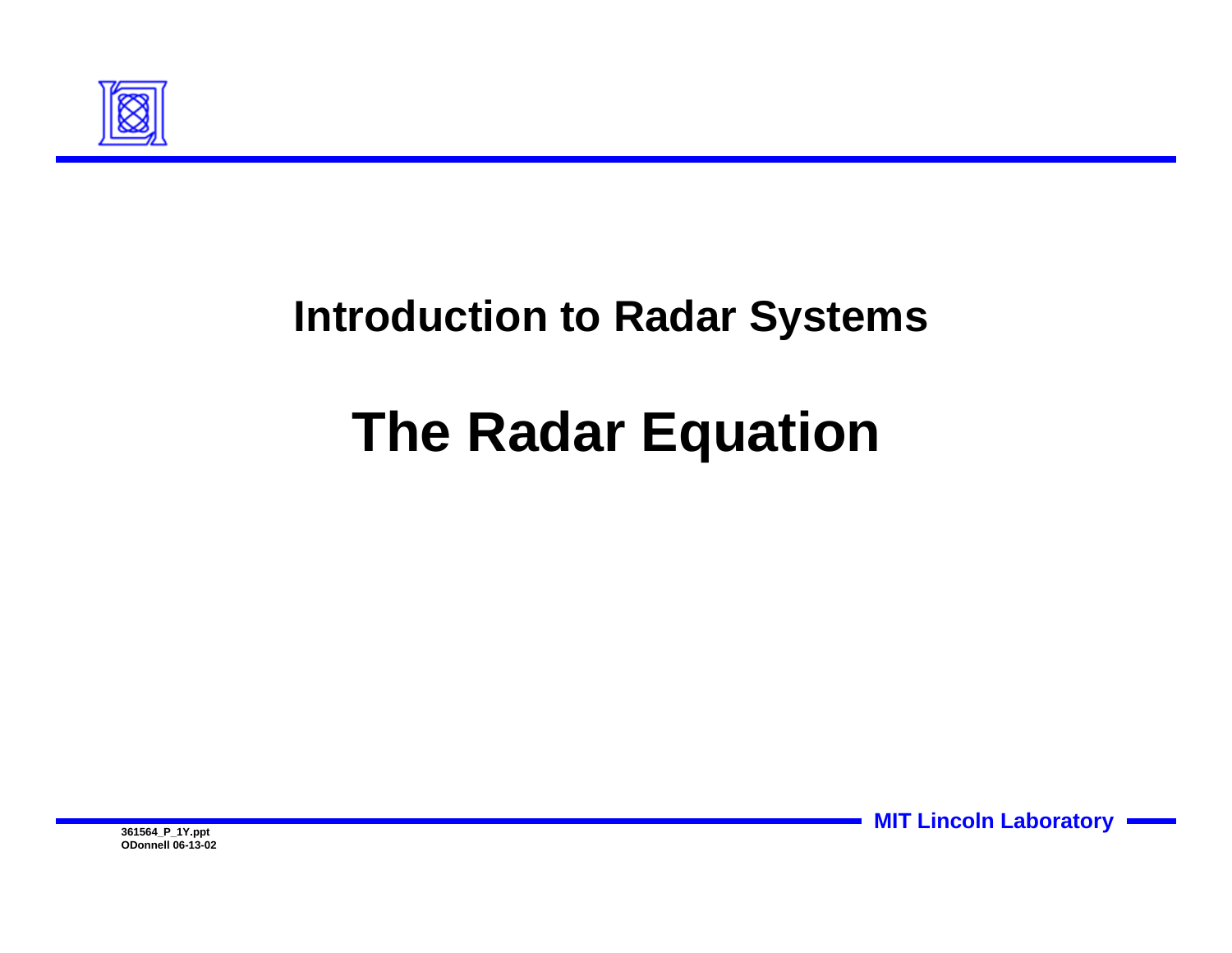

• **The video courseware and accompanying viewgraphs presented on this server were prepared as an account of work sponsored by an agency of the United States Government. Neither the United States Government nor any agency thereof, nor any of their employees, nor the Massachusetts Institute of Technology and its Lincoln Laboratory, nor any of their contractors, subcontractors, or their employees, makes any warranty, express or implied, or assumes any legal liability or responsibility for the accuracy, completeness, or usefulness of any information, apparatus, products, or process disclosed, or represents that its use would not infringe privately owned rights. Reference herein to any specific commercial product, process, or service by trade name, trademark, manufacturer, or otherwise does not necessarily constitute or imply its endorsement, recommendation, or favoring by the United States Government, any agency thereof, or any of their contractors or subcontractors or the Massachusetts Institute of Technology and its Lincoln Laboratory.**

**MIT DEPLEM AND STATE OF STATE STATE STATE SERVIEWS AND RELATE OF ALL ARELY STATE OF ALL ADGREETLY STATE OF ALL A<br>ODonnell 06-13-02 reflect those of the United States Government or any agency thereof or any of their contractors or subcontractors**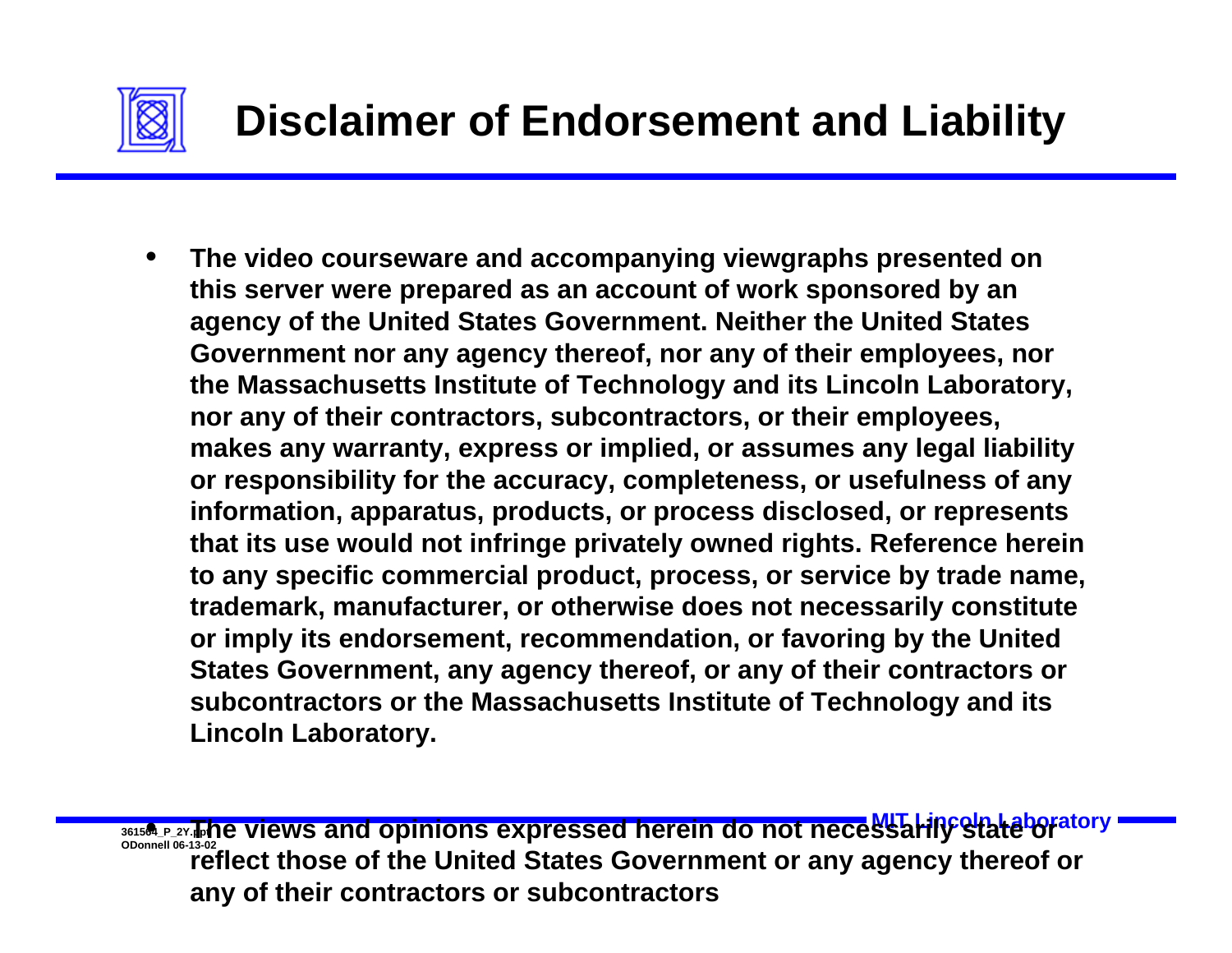

## **Introduction – The Radar Range Equation**



**The Radar Range Equation Connects:**

- **1. Target Properties e.g. Target Reflectivity (radar cross section)**
- **2. Radar Characteristics e.g. Transmitter Power, Antenna Aperture**
- **3. Distance between Target and Radar e.g. Range**
- **4. Properties of the Medium e.g. Atmospheric Attenuation.**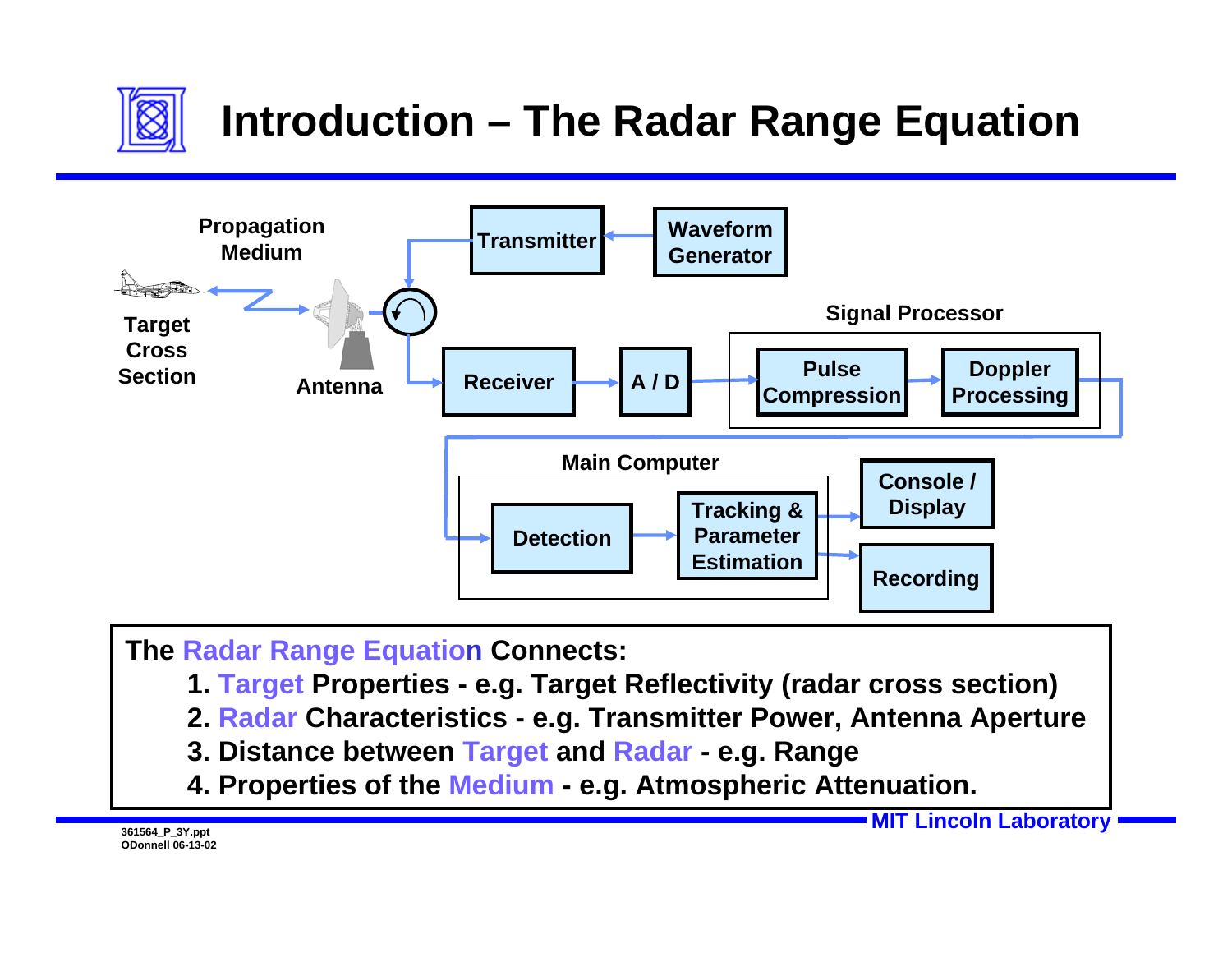

- **Introduction**
- **Introduction to Radar Equation**
	- **Surveillance Form of Radar Equation**
	- **Radar Losses**
	- **Example**
	- **Summary**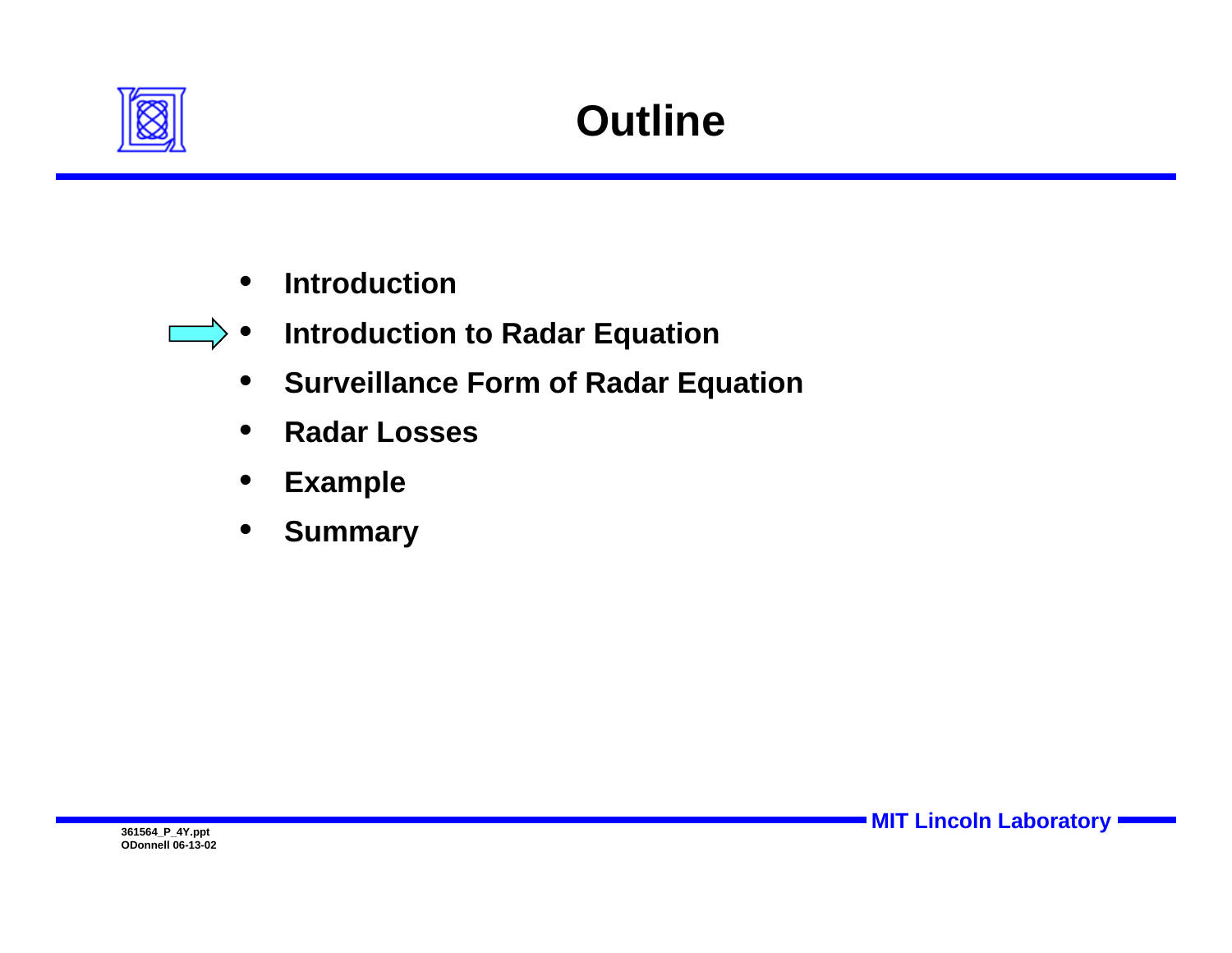

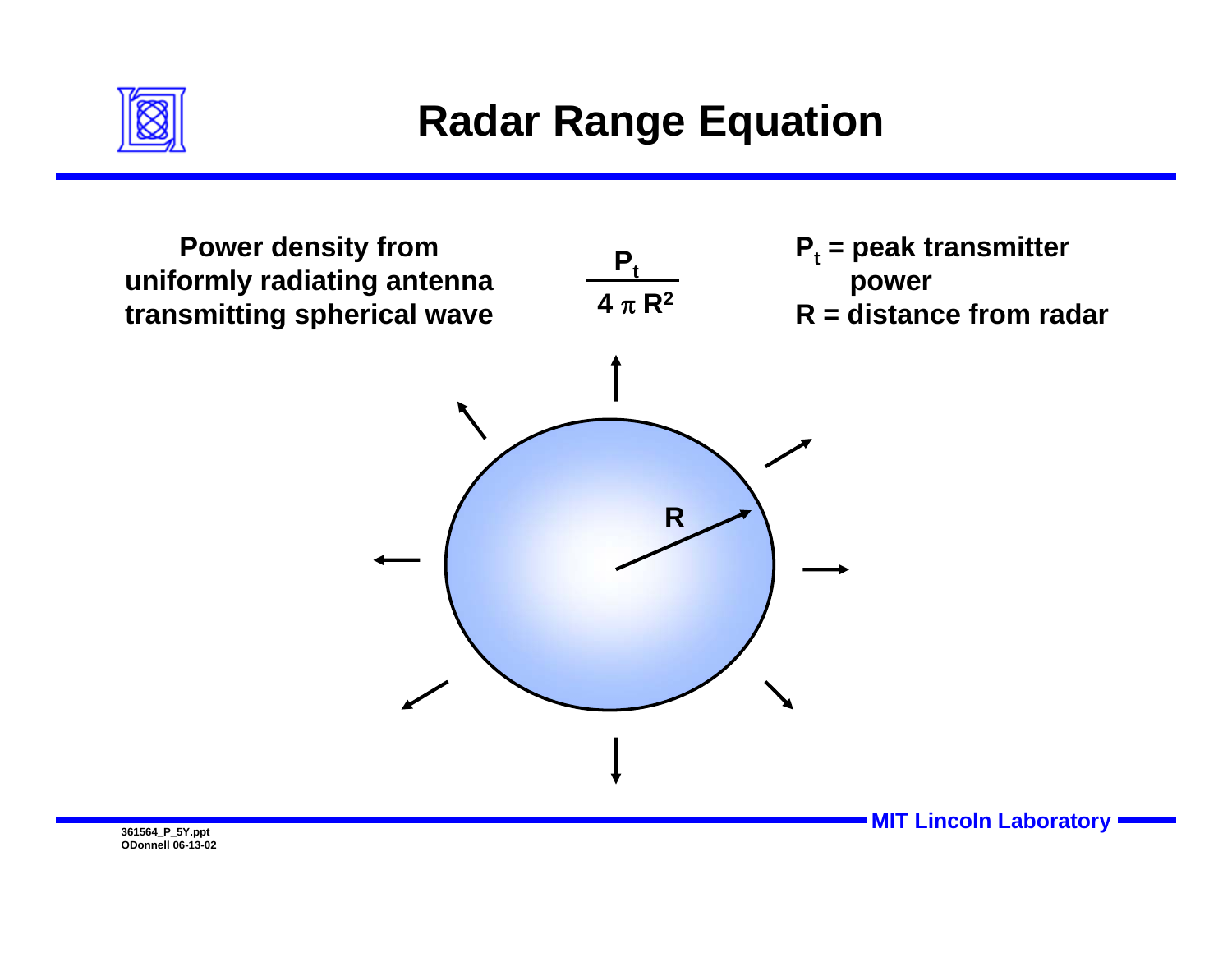

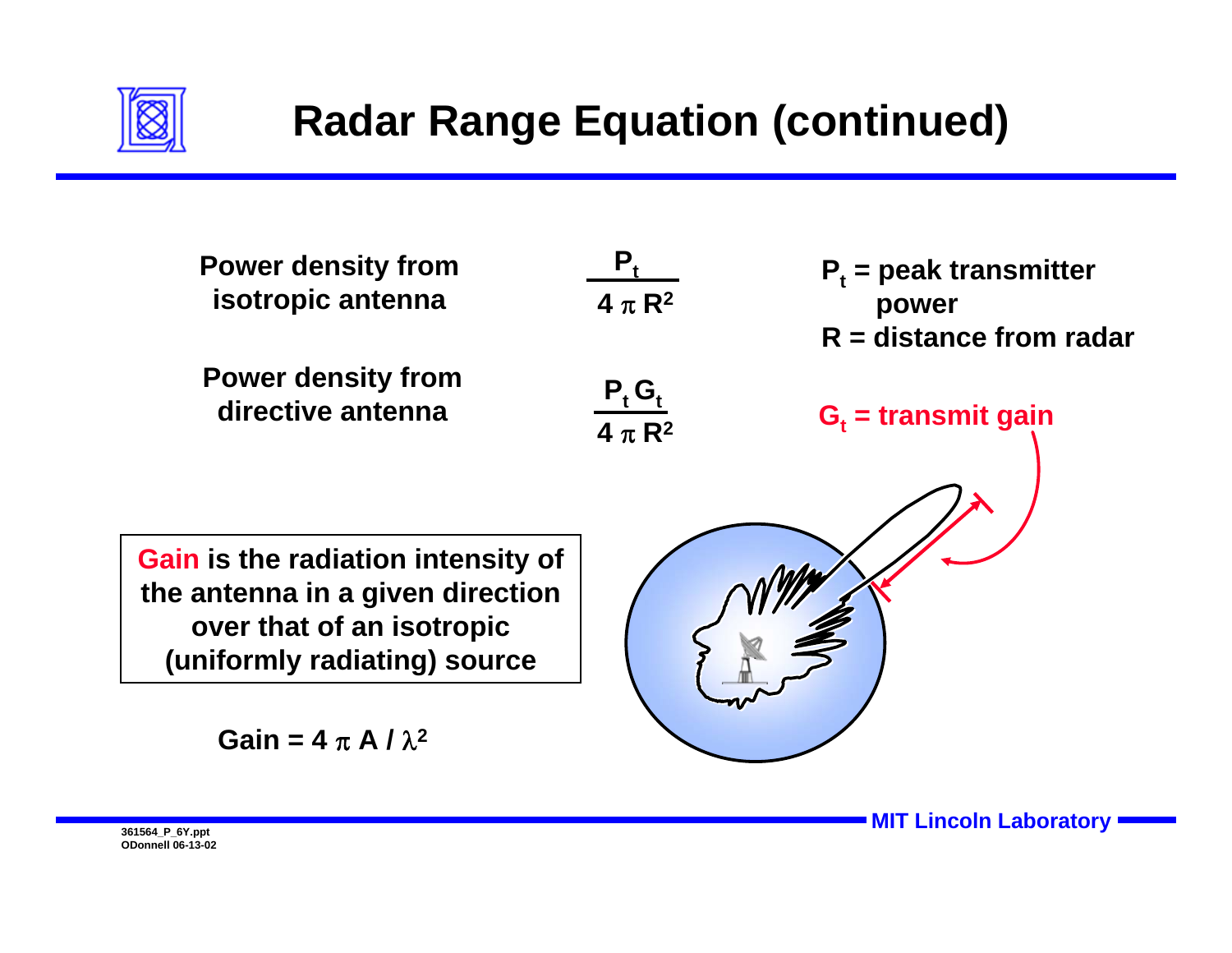

# **Definition of Radar Cross Section (RCS or** σ)



**Radar Cross Section (RCS or** σ **) is a measure of the energy that a radar target intercepts and scatters back toward the radar**

| <b>Power of reflected</b><br>signal at target            | $P_t G_t \sigma$        | $\sigma$ = radar cross section<br>units (meters) <sup>2</sup> |  |
|----------------------------------------------------------|-------------------------|---------------------------------------------------------------|--|
|                                                          | 4 $\pi$ R <sup>2</sup>  |                                                               |  |
| <b>Power density of reflected</b><br>signal at the radar | <b>P.G.</b>             | <b>Power density of</b><br>reflected signal falls             |  |
|                                                          | $4 \pi R^2$ $4 \pi R^2$ | off as $(1/R2)$                                               |  |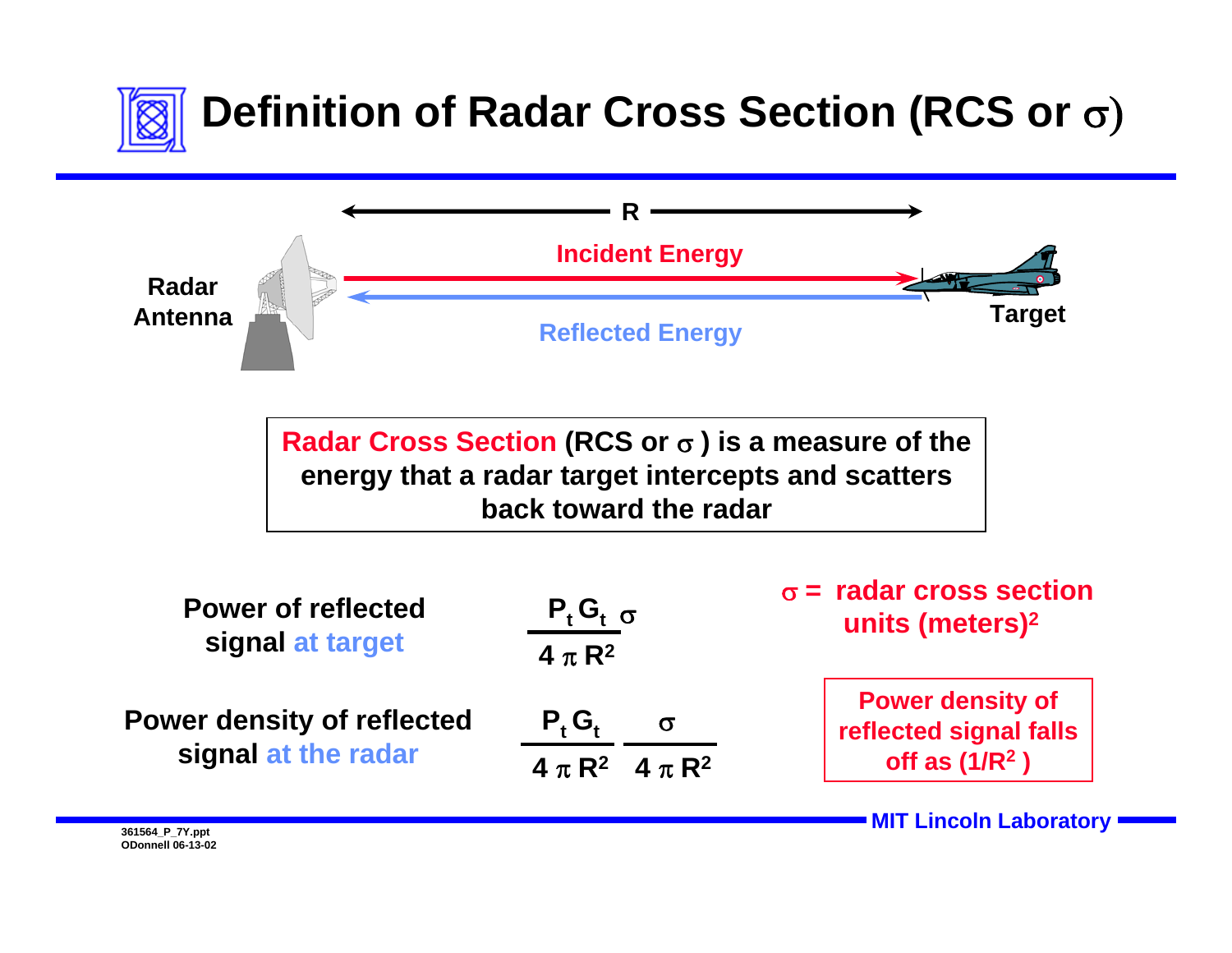



**4** π **R2**

**signal from target and received by radar** 

**MIT Lincoln Laboratory 361564\_P\_8Y.ppt**

**receiving antenna**

 $A_e$  = effective area of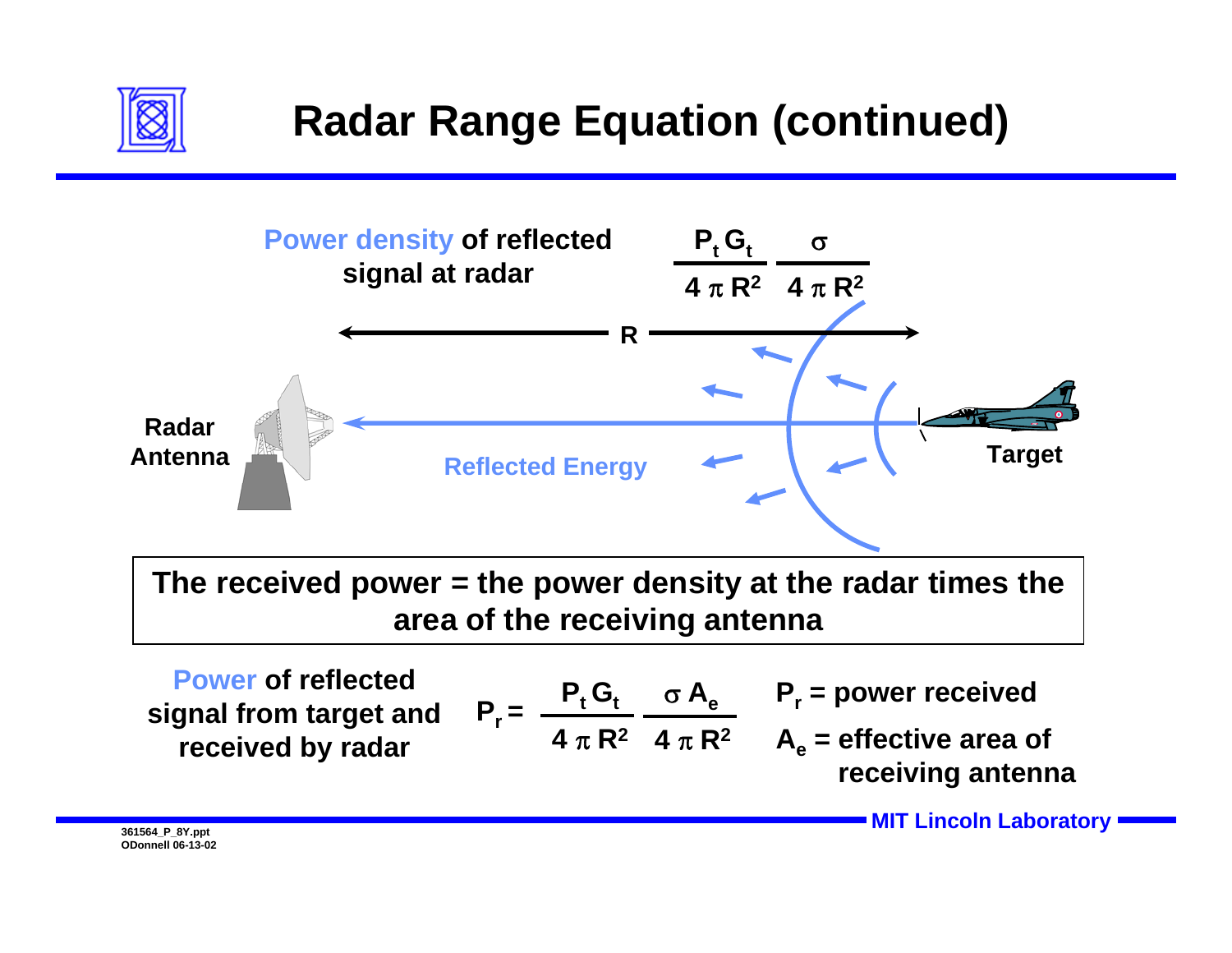

## **Sources of Noise Received by Radar**

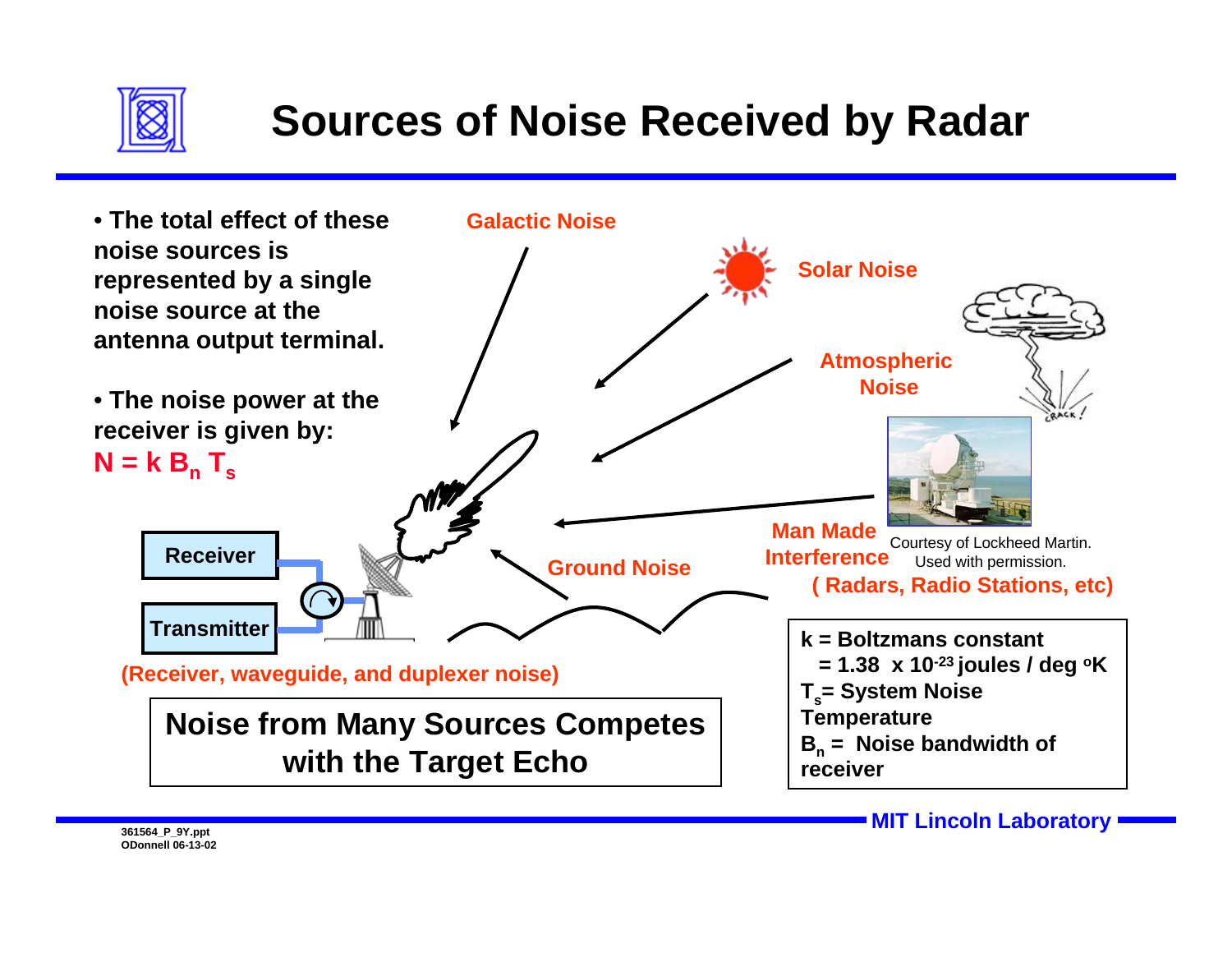

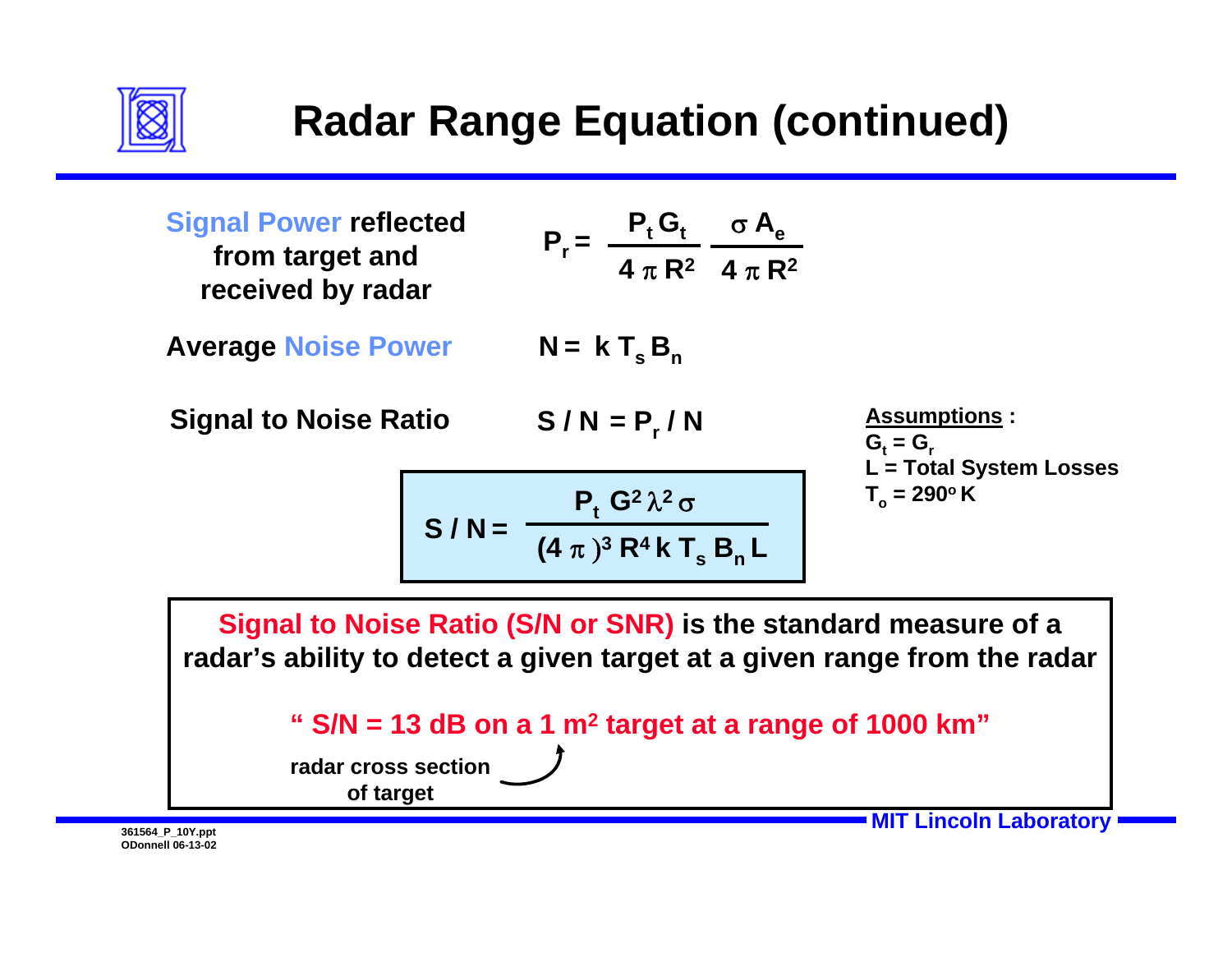

The System Noise Temperature, T<sub>s</sub>, is divided into 3 **components :**

 $T_s = T_a + T_r + L_r T_e$ 

- **Ta is the contribution from the antenna**
	- **Apparent temperature of sky (from graph)**
	- **Loss within antenna**
- $T<sub>r</sub>$  is the contribution from the RF components between the **antenna and the receiver**
	- **Temperature of RF components**
- **Lr is the loss of input RF components**
- $T_e$  is the temperature of the receiver
	- **Noise factor of receiver**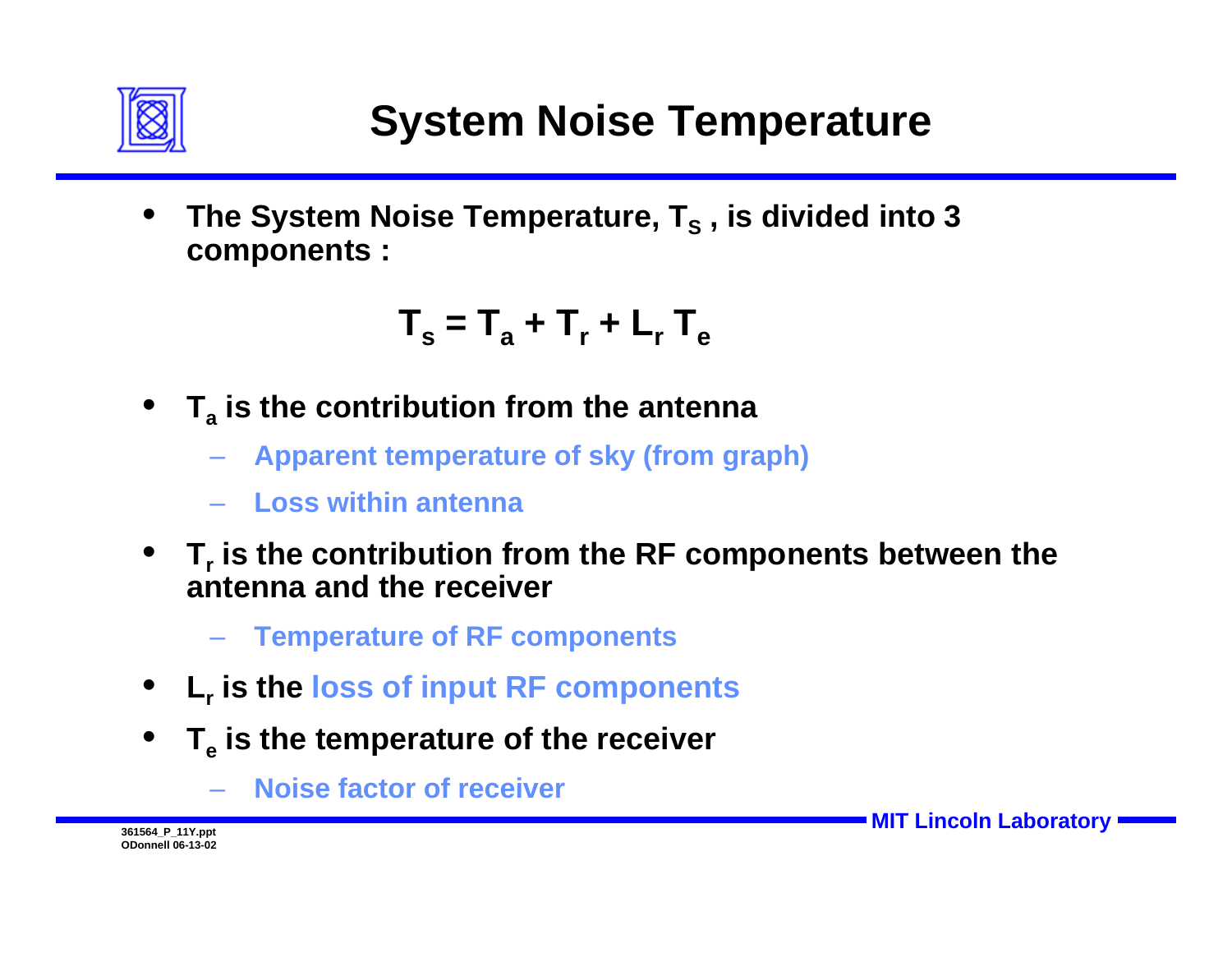

- **Introduction**
- **Introduction to Radar Equation**
- **Surveillance Form of Radar Equation** 
	- **Radar Losses**
	- **Example**
	- **Summary**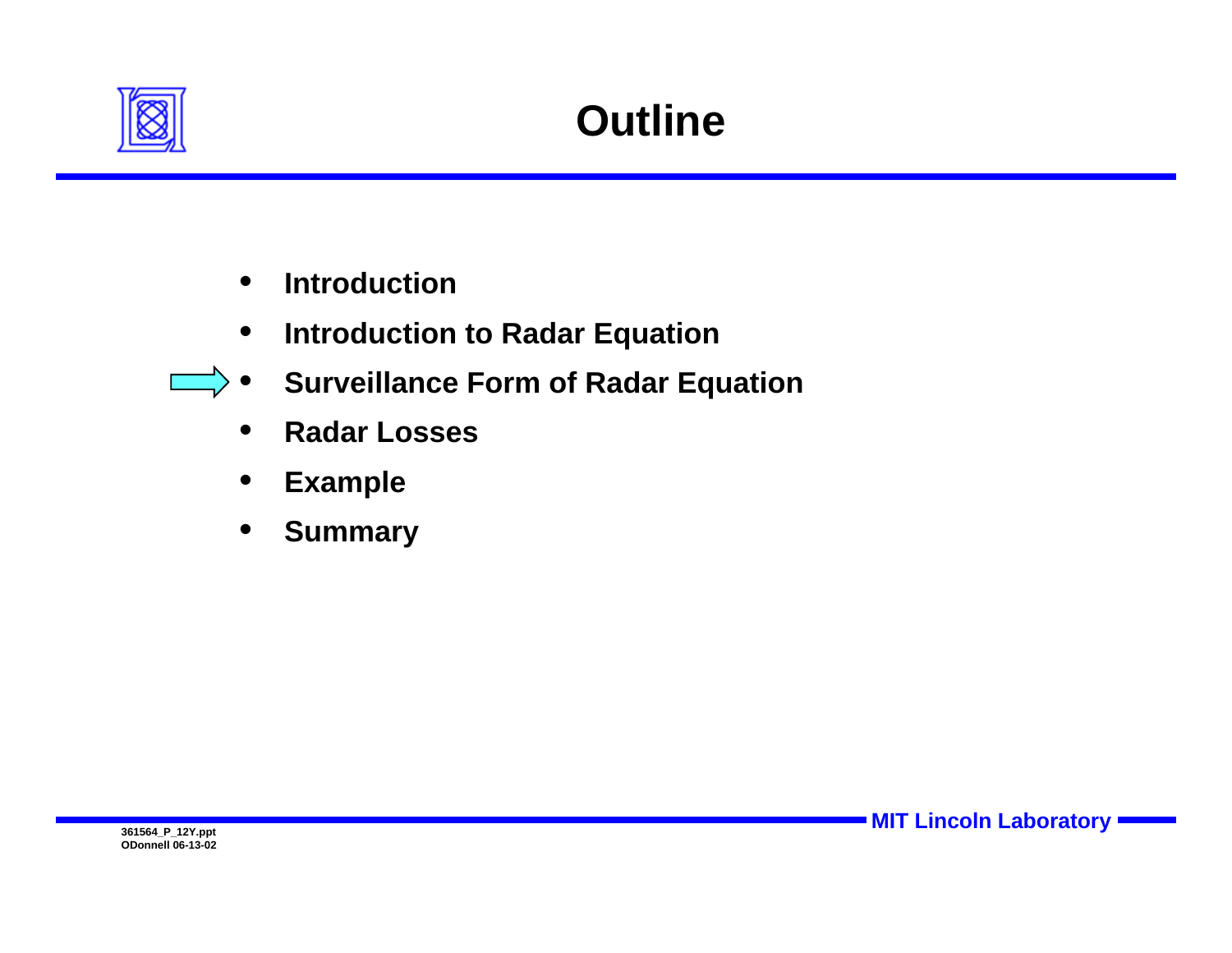

#### **Track Radar Equation**

$$
S/N = \frac{P_t G^2 \lambda^2 \sigma}{(4 \pi)^3 R^4 k T_s B_n L}
$$

• **When the location of a target is known and the antenna is pointed toward the target.**

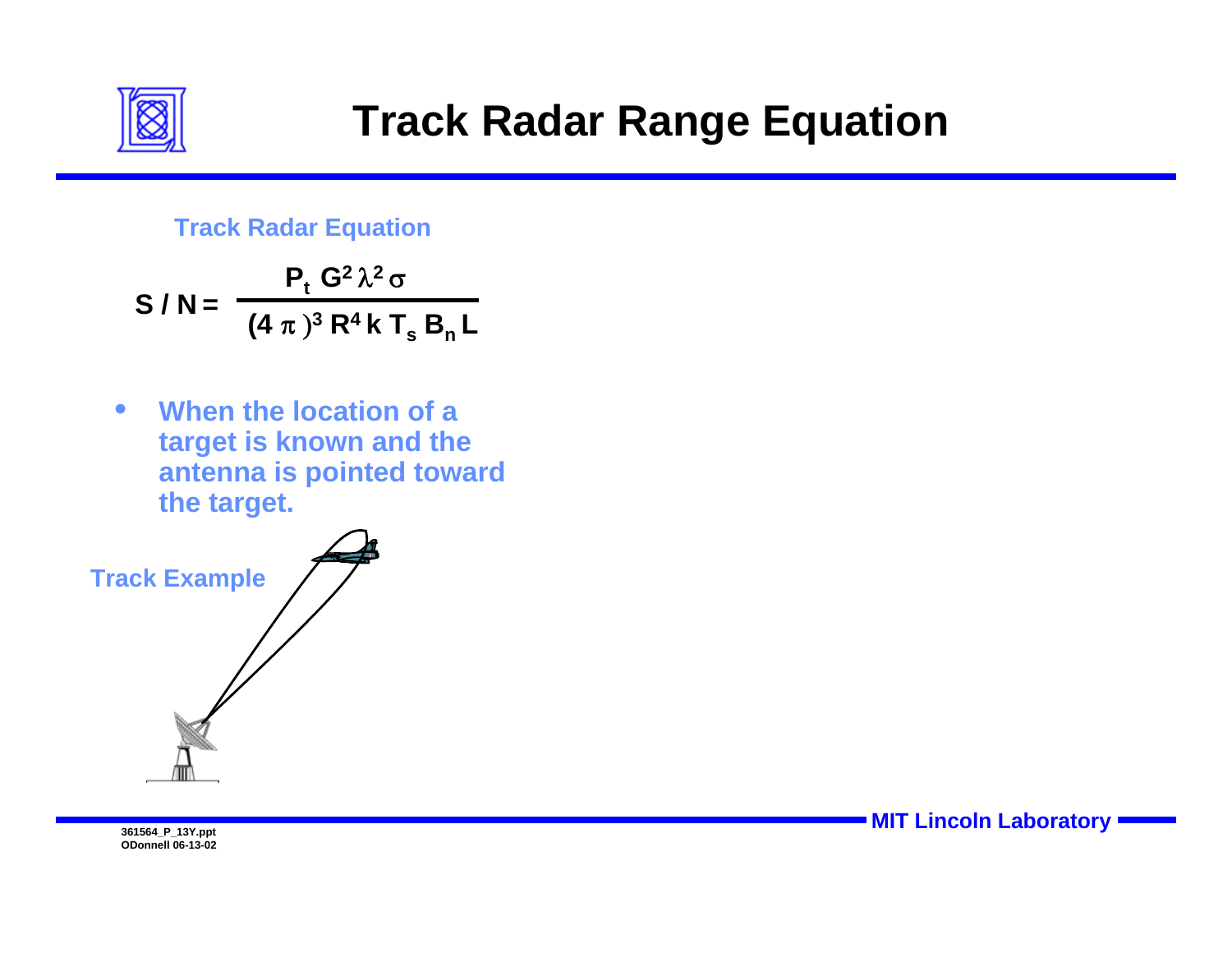

## **Track & Search Radar Range Equations**



$$
S/N = \frac{P_t G^2 \lambda^2 \sigma}{(4 \pi)^3 R^4 k T_s B_n L}
$$

• **When the location of a target is known and the antenna is pointed toward the target.**



#### **Search Radar Equation**

$$
S/N = \frac{P_{av} A_{e} t_{s} \sigma}{4 \pi \Omega R^{4} k T_{s} L}
$$

 • **When the target's location is unknown, and the radar has to search a large angular region to find it.**

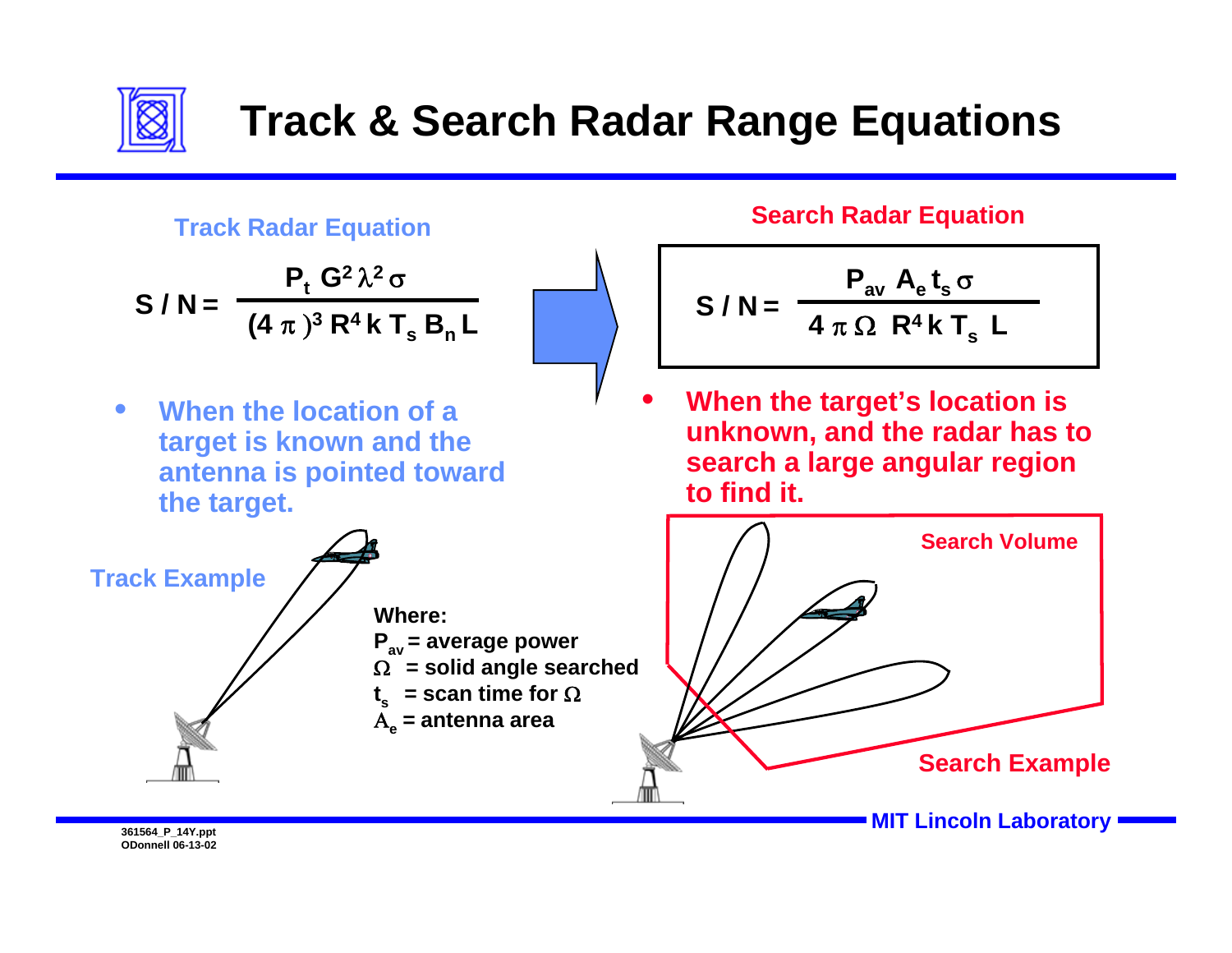

$$
S/N = \frac{P_{av} A_{e} t_{s} \sigma}{4 \pi \Omega R^{4} k T_{s} L}
$$

**Re-write as:**

**f (design parameters) = g (performance parameters)**

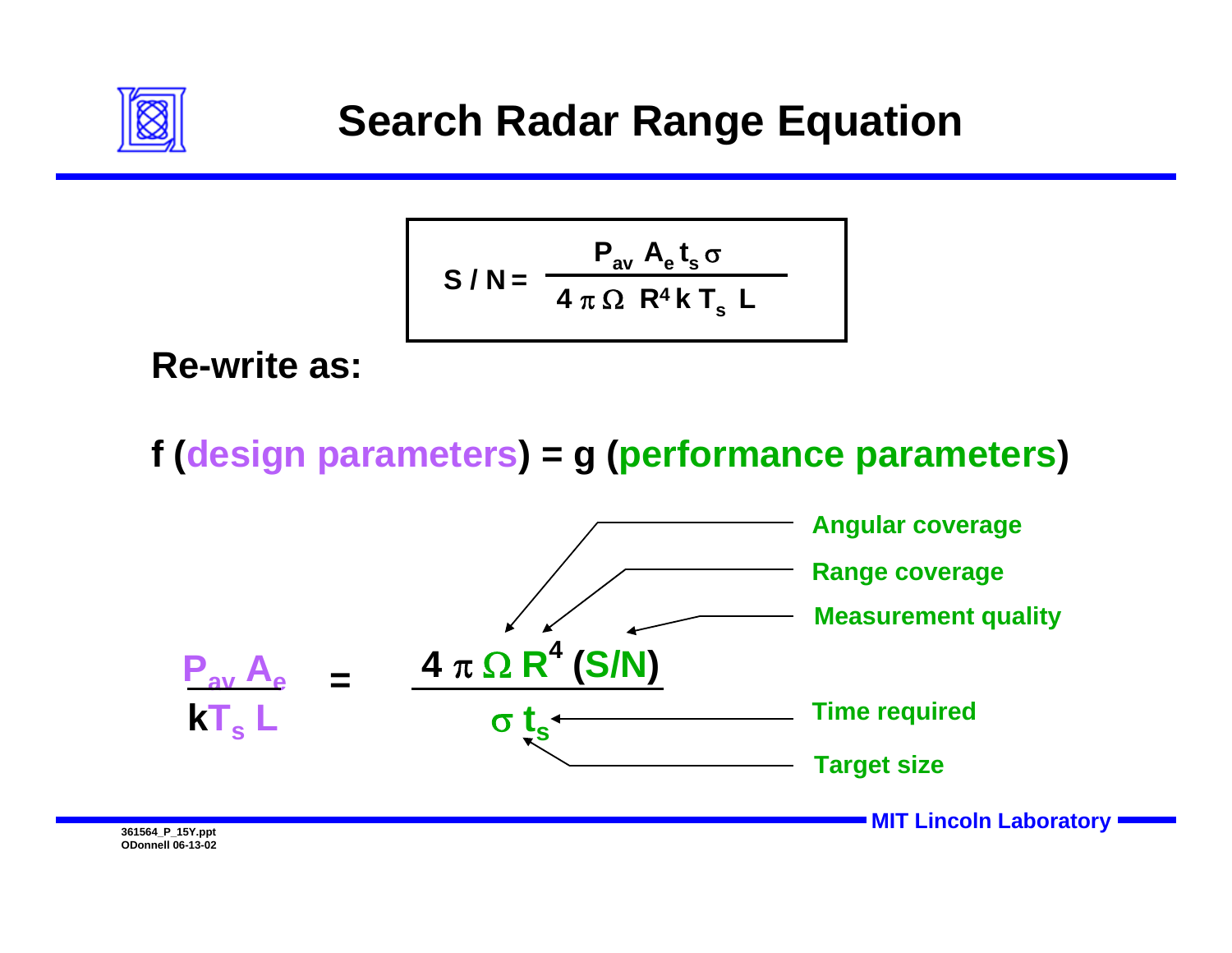

### **Scaling of Radar Equation**

$$
\frac{S}{N} = \frac{P_{av} A_e t_s \sigma}{4\pi R^4 \Omega k T_s L} \qquad \sum \rangle \qquad P_{av} = \frac{4\pi R^4 \Omega k T_s L (S/N)}{A_e t_s \sigma}
$$

- **Power required is:**
	- **Independent of wavelength**
	- **A very strong function of R**
	- **A linear function of everything else**

**Example Radar Can Perform Search at 1000 km Range How Might It Be Modified to Work at 2000 km ?**

**Solutions Increasing R by 3 dB (x 2) Can Be Achieved by:**

- **1. Increasing Pav by 12 dB (x 16)**
- **2. Increasing Diameter by 6 dB (A by 12 dB) or**
- **Increasing t<sub>s</sub> by 12 dB or**
- **4. Decreasing** Ω **by 12 dB or**
- **or5. Increasing** <sup>σ</sup> **by 12 dB**
- **6. An Appropriate Combination of the Above or**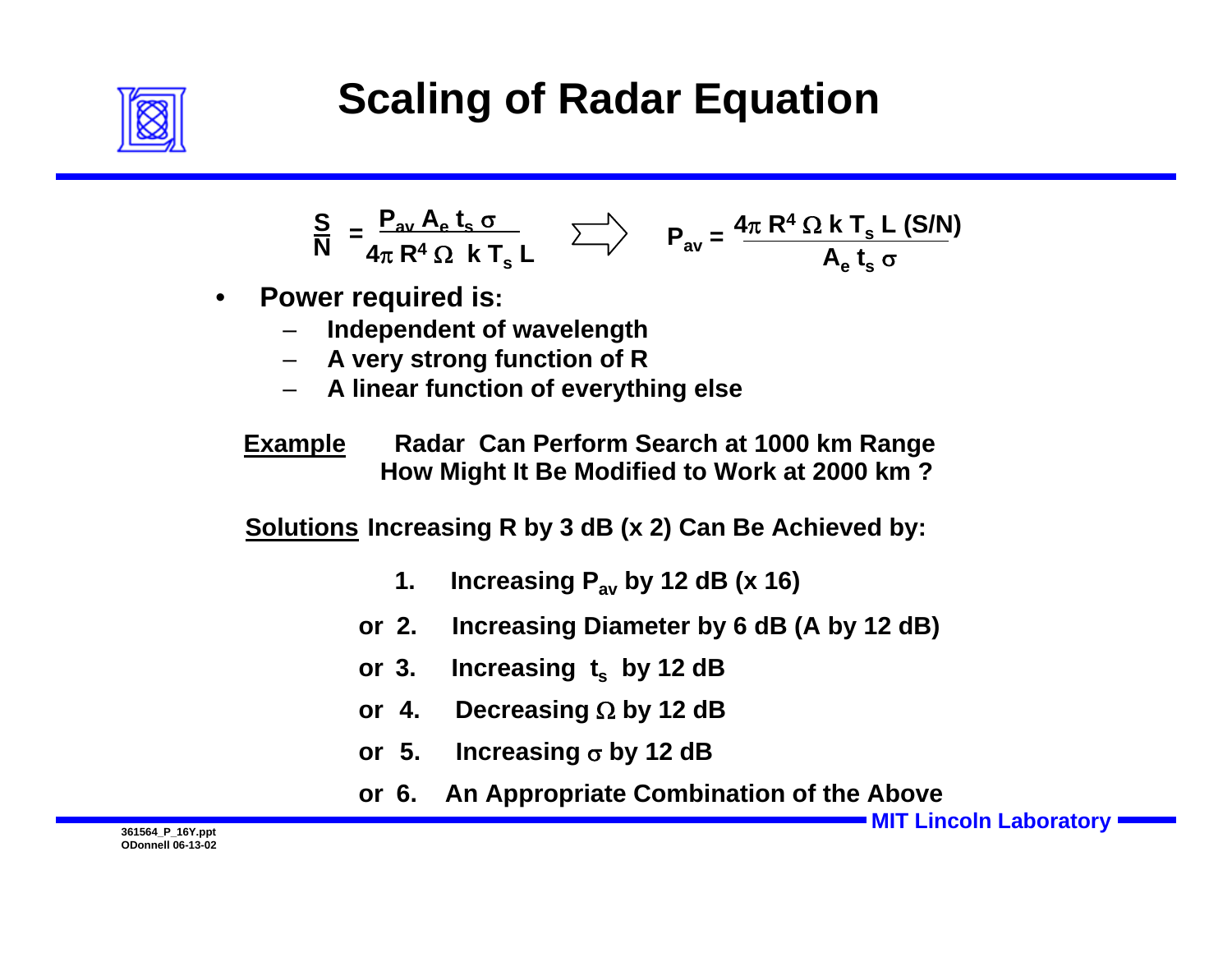

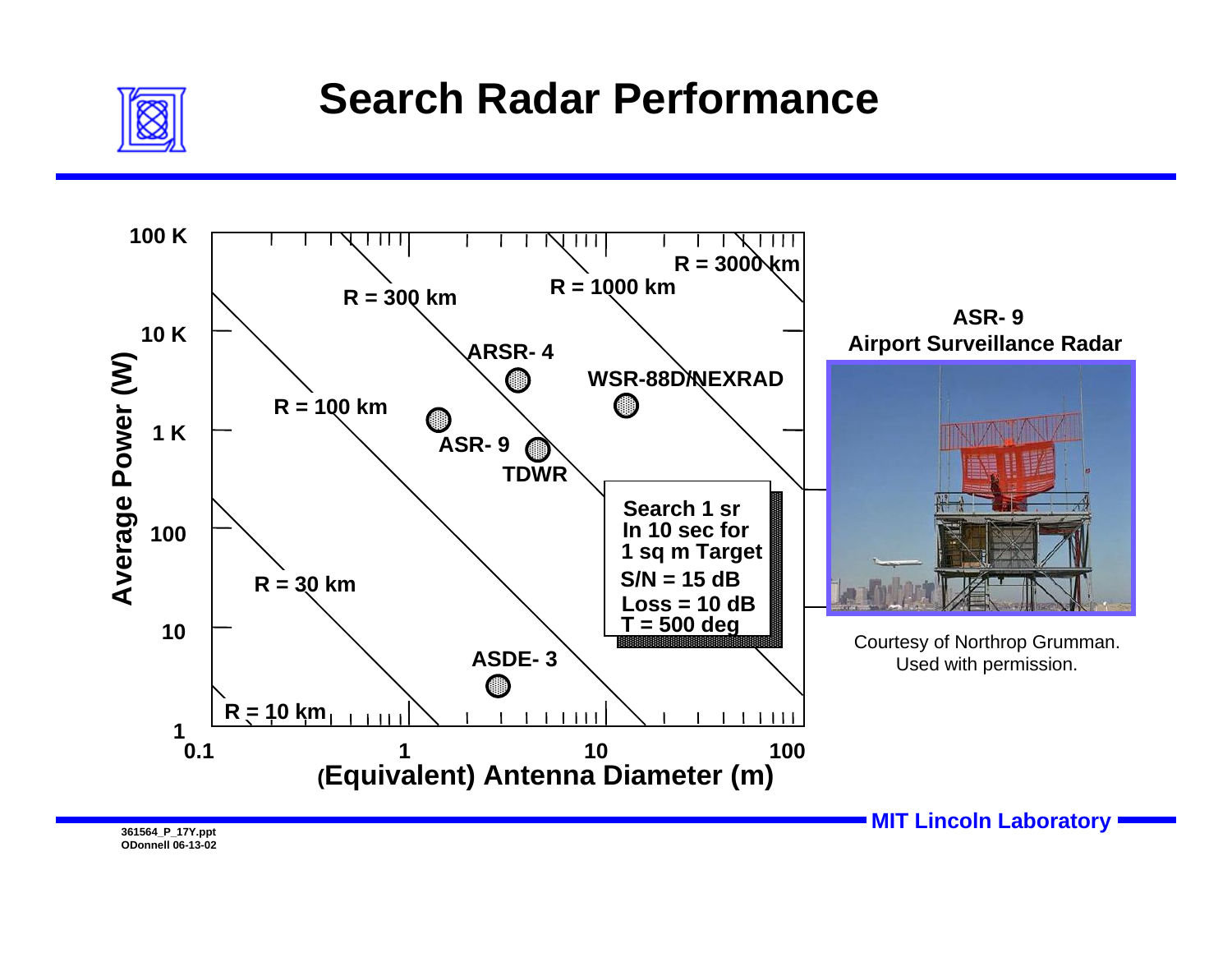

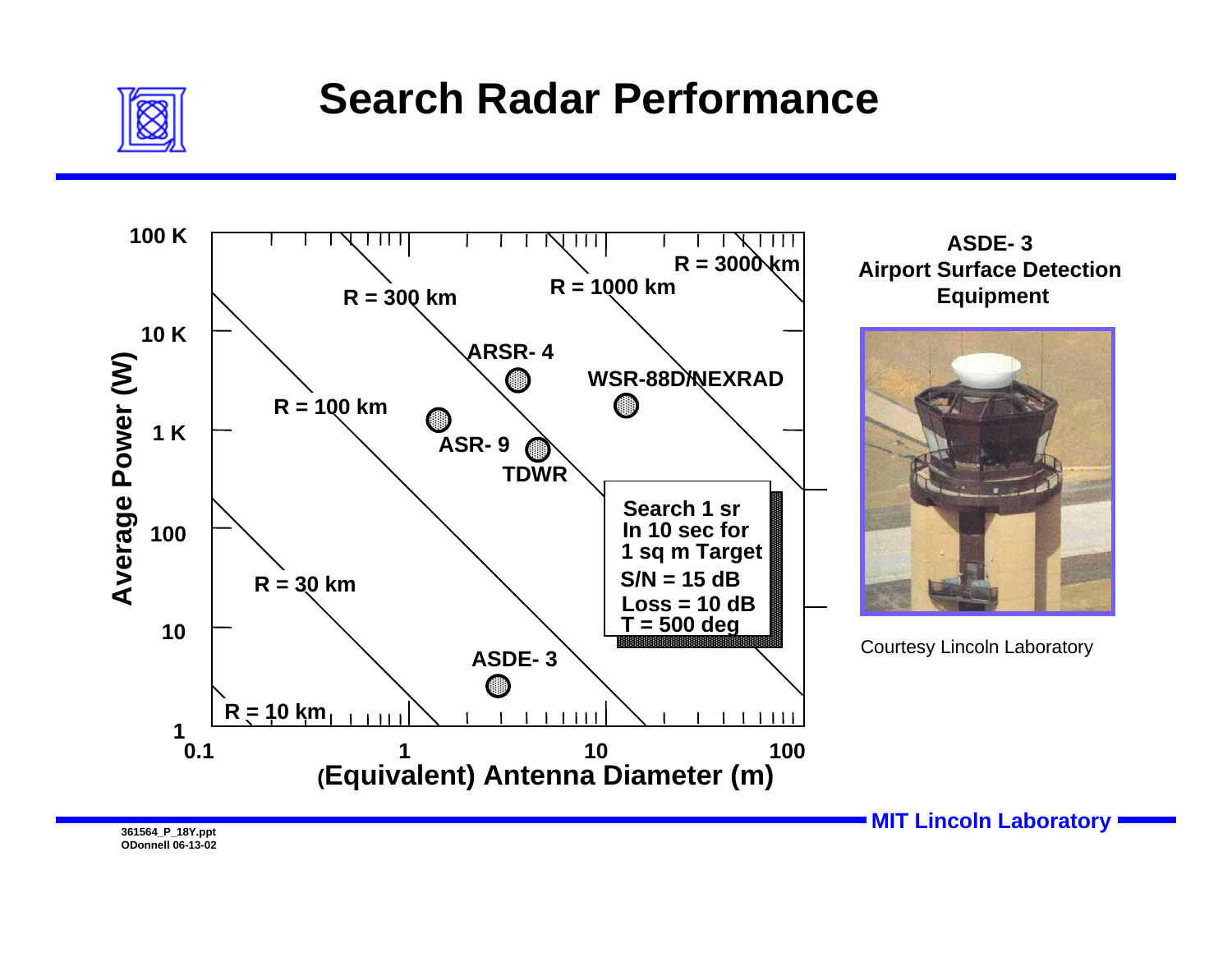

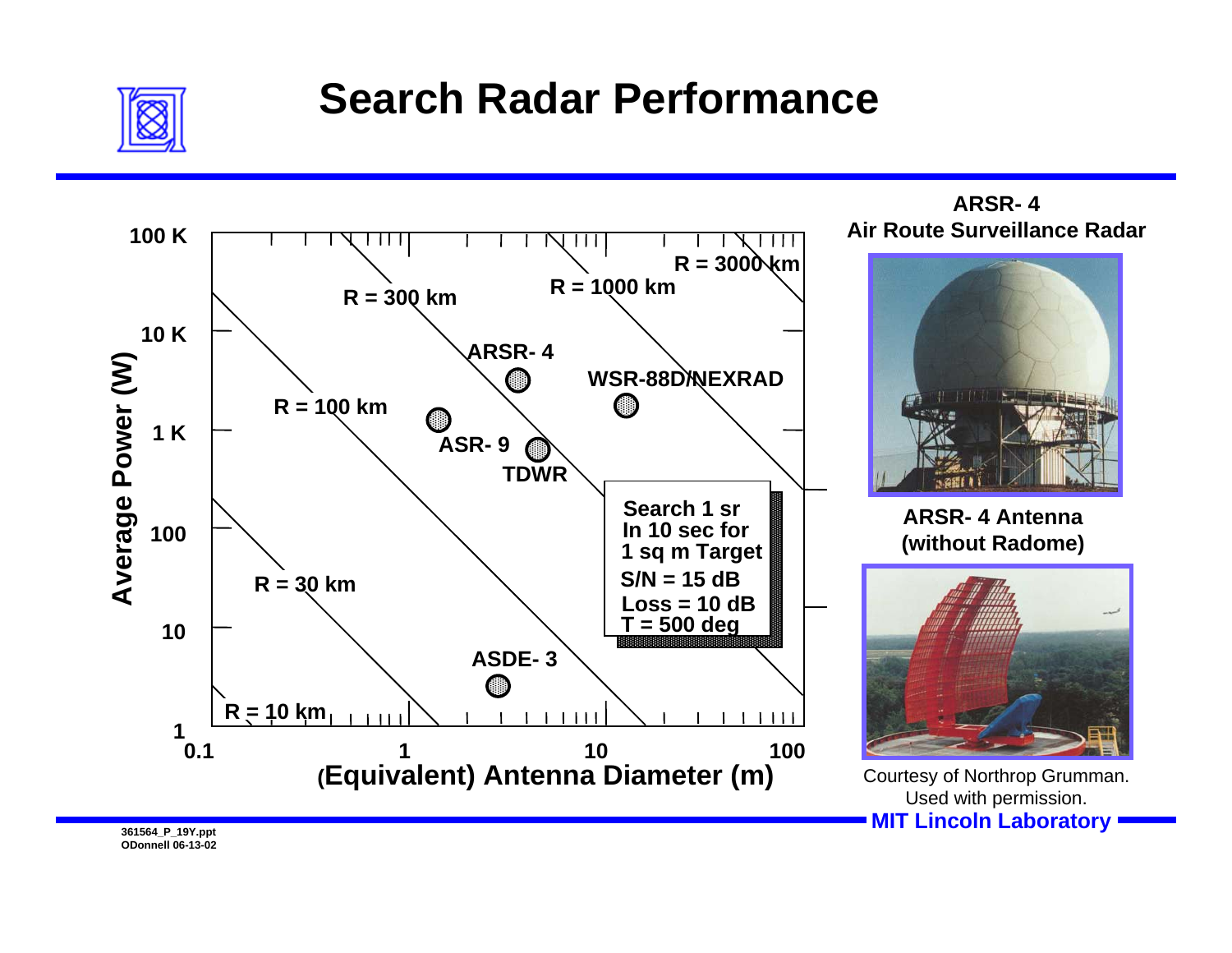

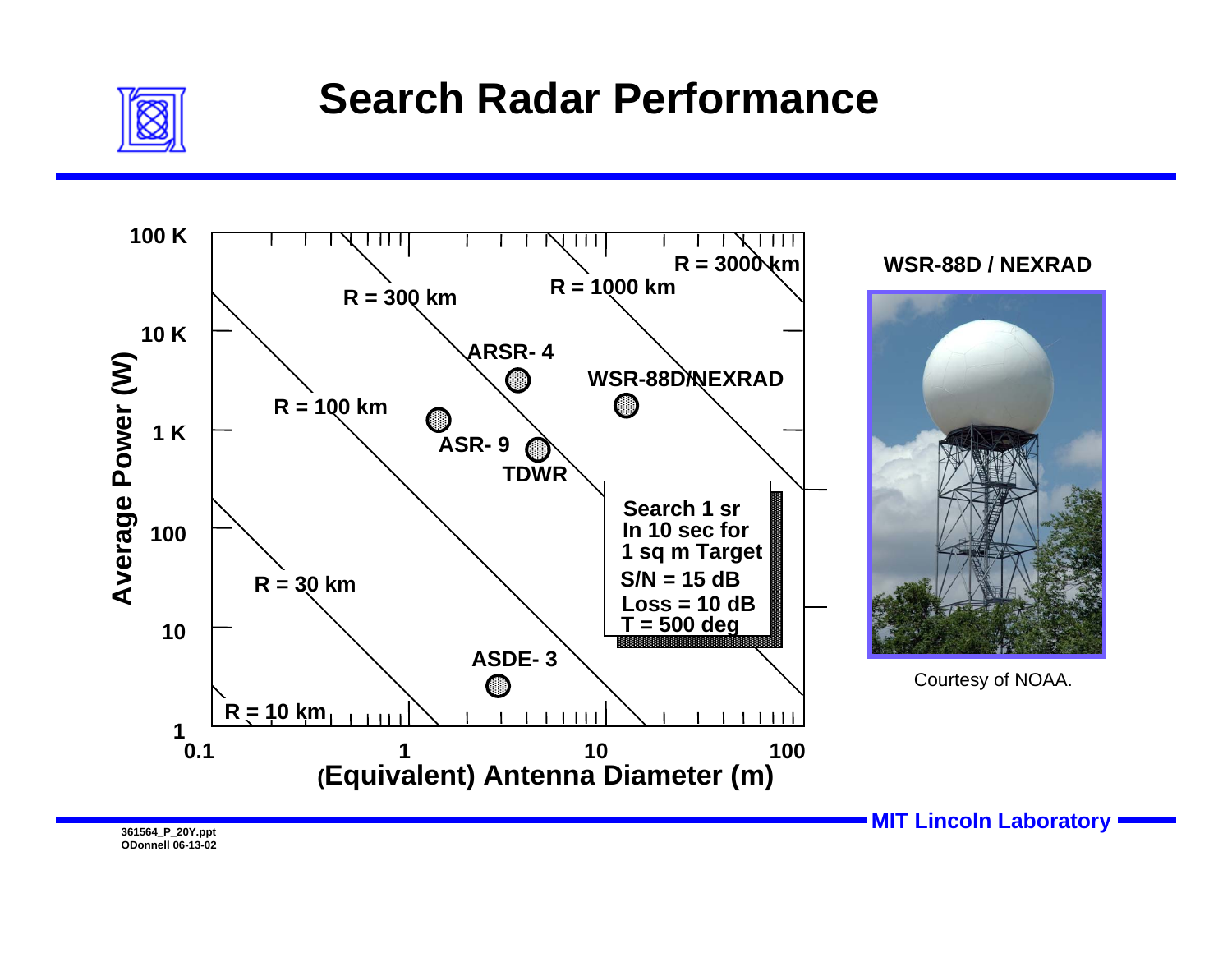

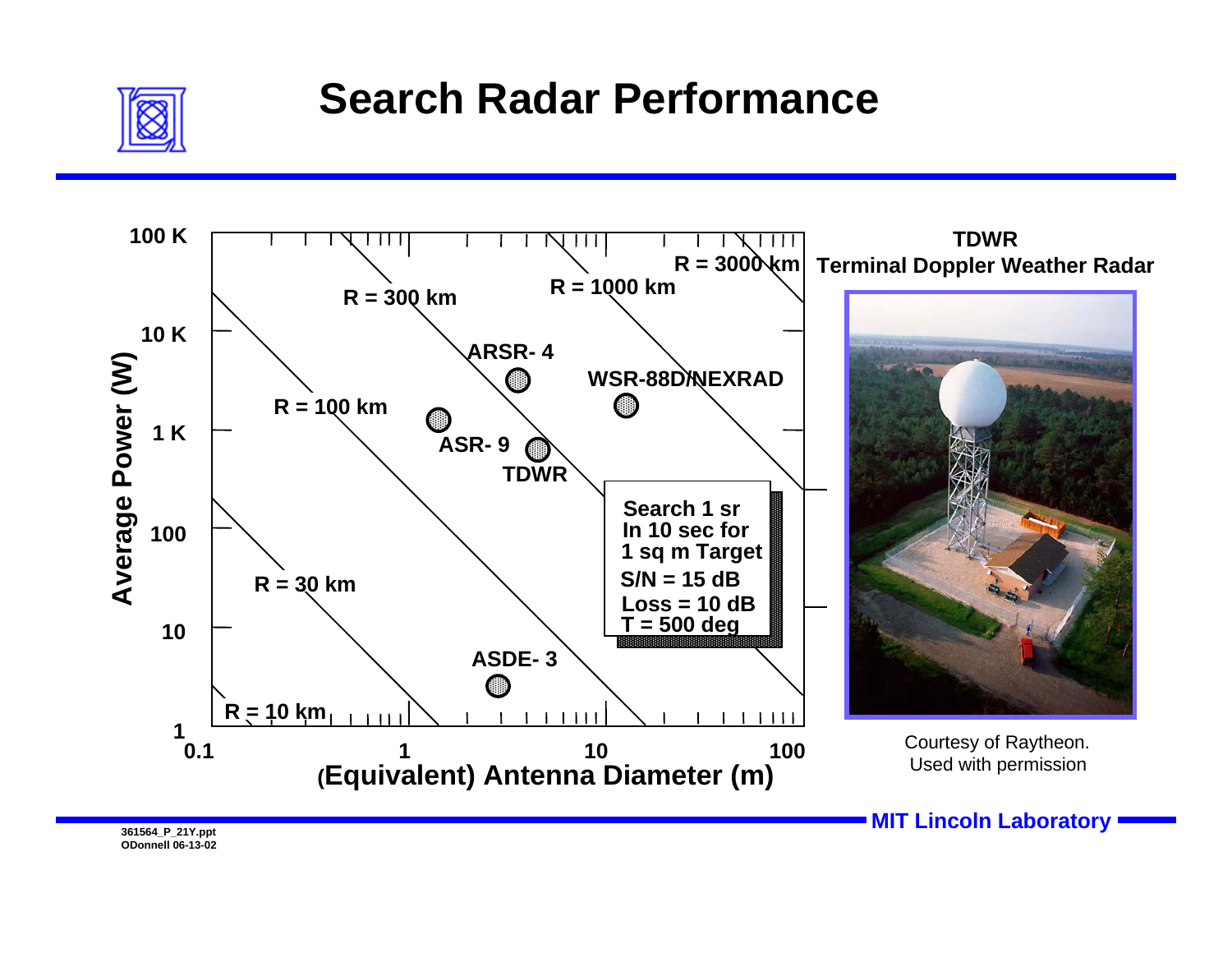

- **Introduction**
- **Introduction to Radar Equqtion**
- **Surveillance Form of Radar Equation**
- **Radar Losses** 
	- **Example**
	- **Summary**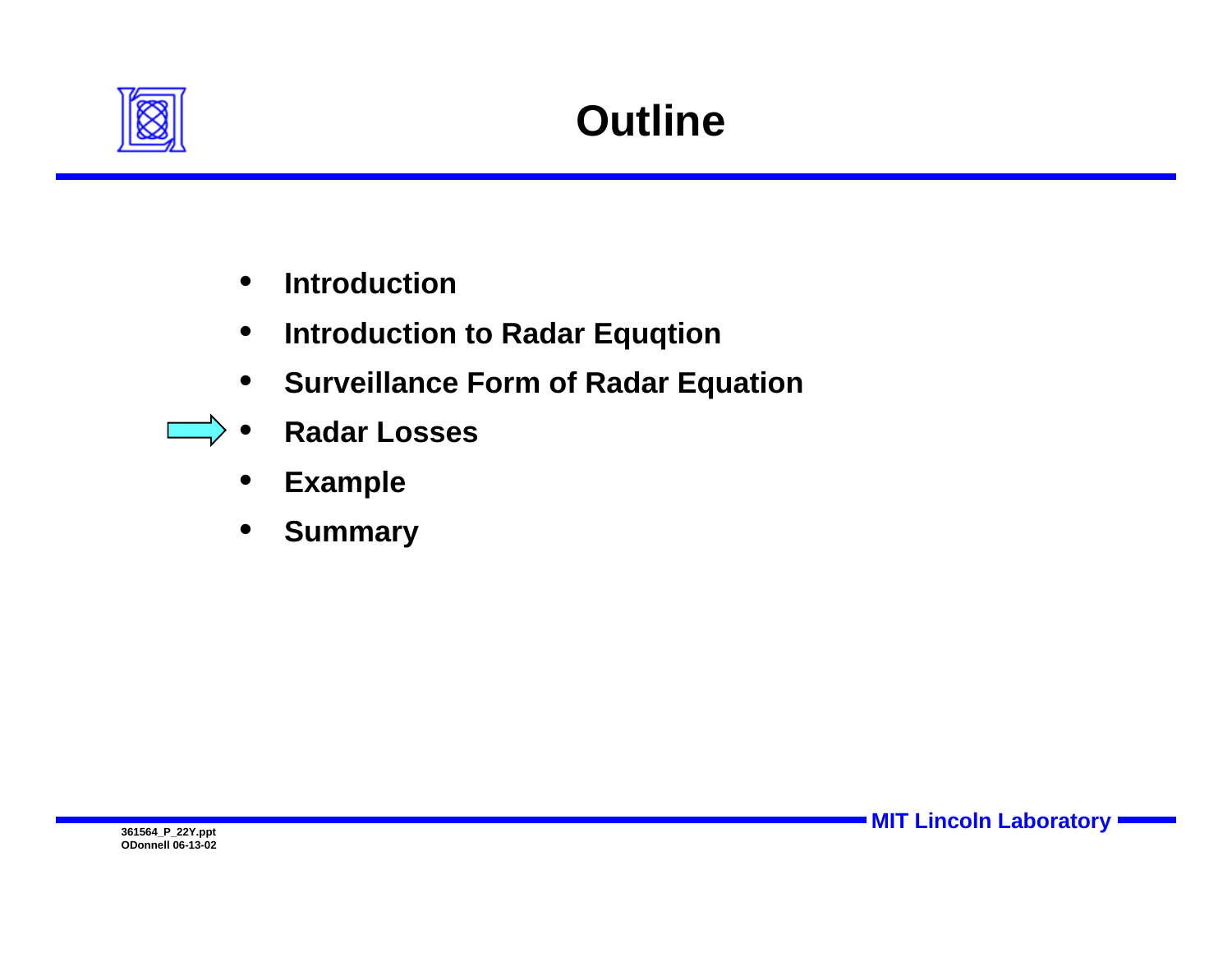

#### **Transmit Losses**

**RadomeWaveguide Feed Waveguide CirculatorLow Pass FiltersRotary Joints Antenna Efficiency Beam Shape Scanning Quantization Atmospheric Field Degradation**

#### **Receive Losses**

**RadomeWaveguide Feed Waveguide CombinerRotary Joints Receiver ProtectorTransmit / Receive SwitchAntenna Efficiency Beam Shape Scanning Quantization Weighting Non-Ideal FilterDoppler Straddling Range Straddling CFARAtmospheric Field Degradation**

**MIT Lincoln Laboratory 361564\_P\_23Y.ppt**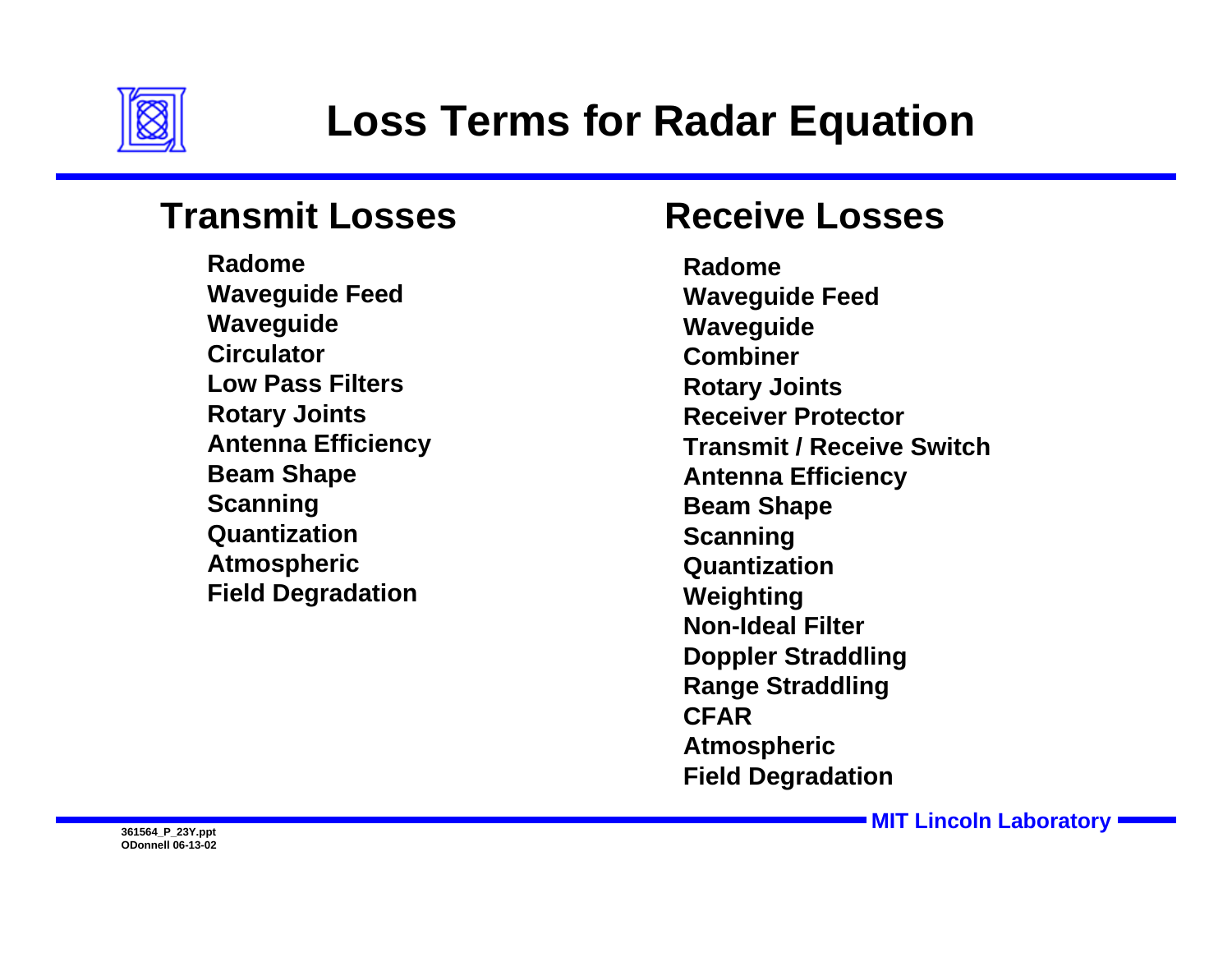

- **Beam Shape Loss**
	- **Radar return from target with scanning radar is modulated by shape of antenna beam as it scans across target. Can be 2 to 4 dB**
- **Scanning Antenna Loss**
	- **For phased array antenna, gain of beam off boresight less than that on boresight**
- **Plumbing Losses**
	- **Transmit waveguide losses**
	- **Rotary joints, circulator, duplexer**
- **Signal Processing Loss**
	- **A /D Quantization Losses**
	- **Adaptive thresholding (CFAR) Loss**
	- **Range straddling Loss**
	- **Range and Doppler Weighting**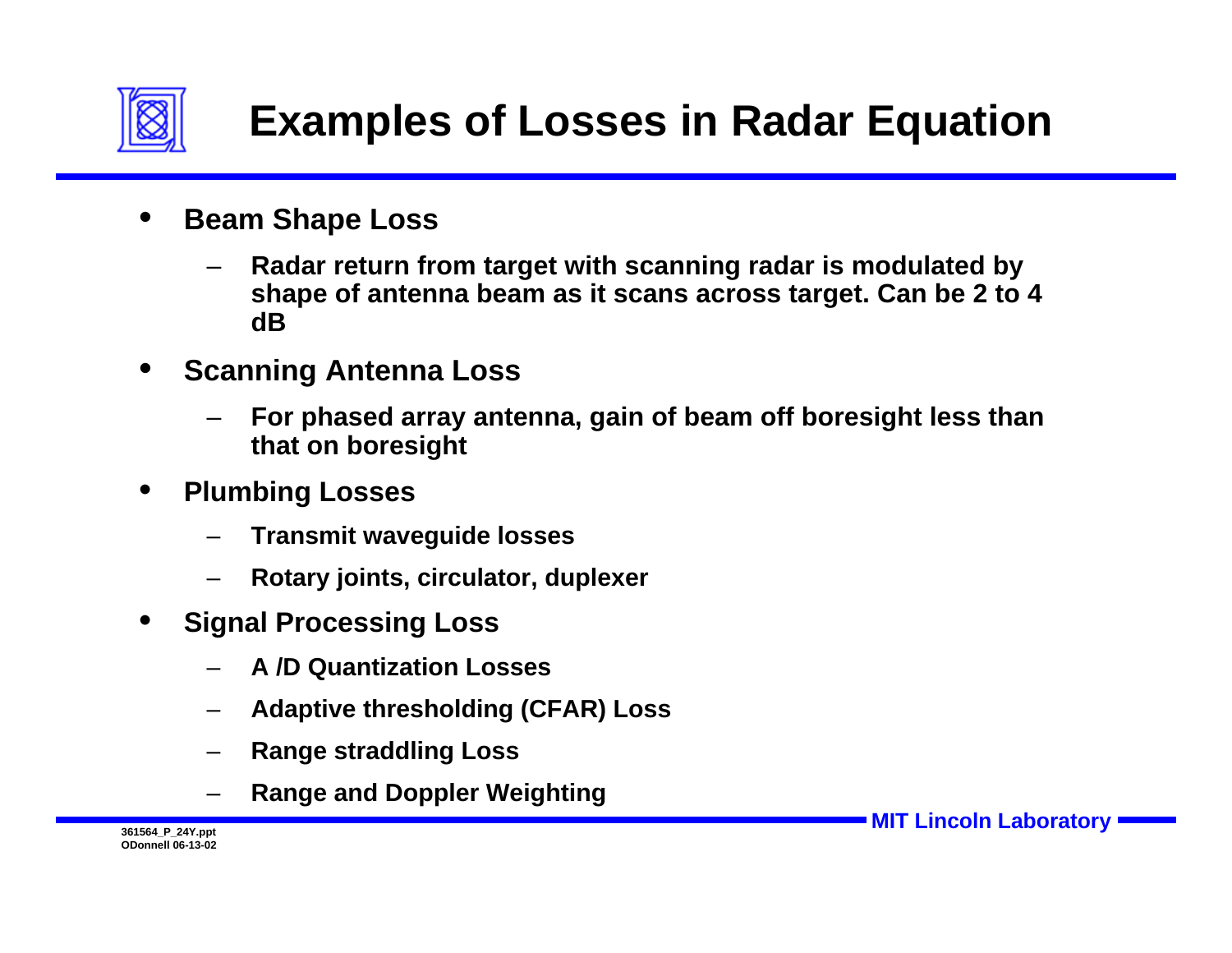

- **Atmospheric Attenuation Loss**
	- **Radar beam attenuates as it travels through atmosphere (2 way loss)**
- **Integration Loss**
	- **Non coherent integration of pulses not as efficient as coherent integration**
- **Margin (Field Degradation) Loss**
	- **Characteristics of radar deteriorates over time.(3 dB not unreasonable**
		- **Water in transmission lines**
		- **Deterioration in receiver noise figure**
		- **Weak or poorly tuned transmitter tubes**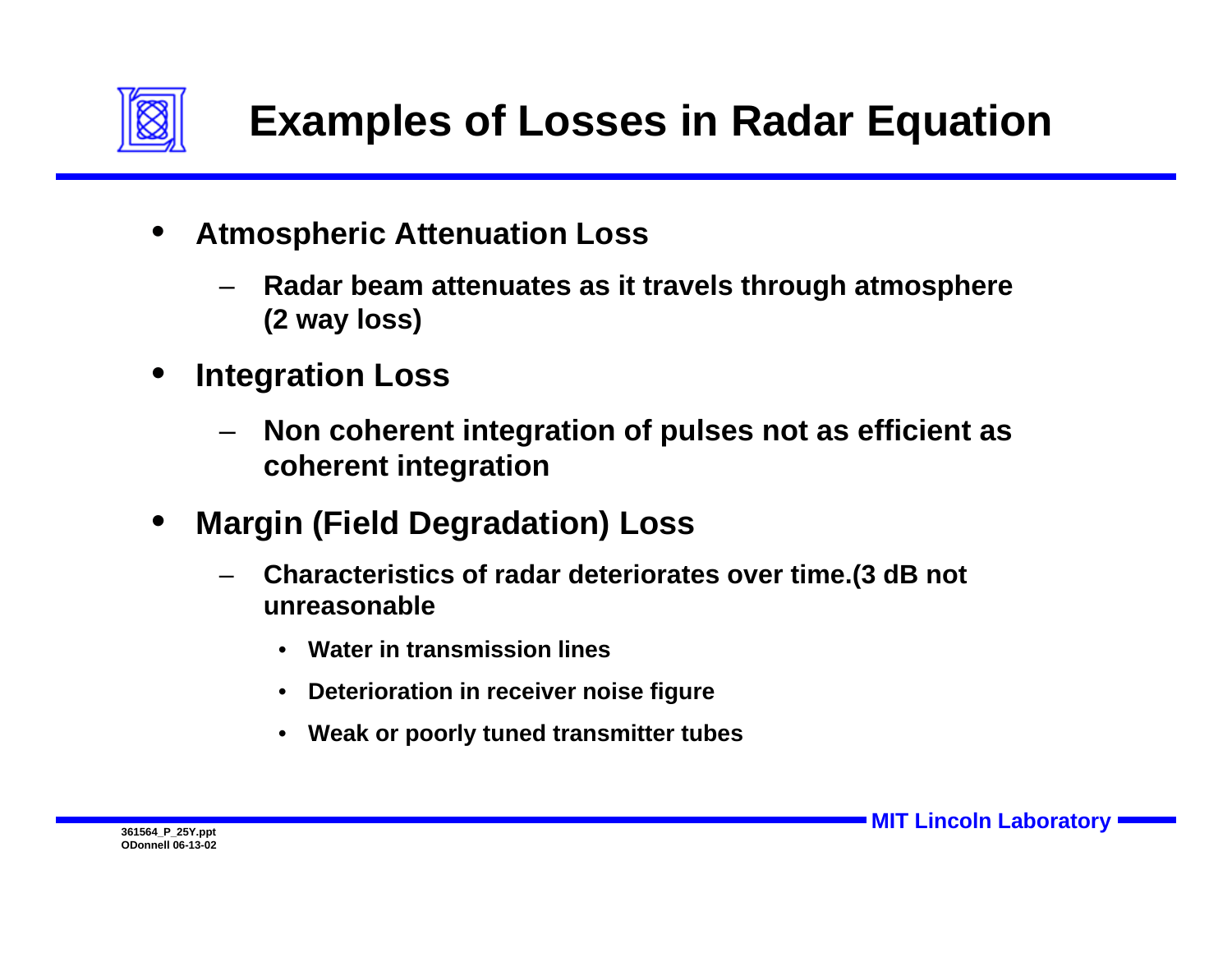

- **Introduction**
- **Introduction to Radar Equqtion**
- **Surveillance Form of Radar Equation**
- **Radar Losses**
- **Example**
	- **Summary**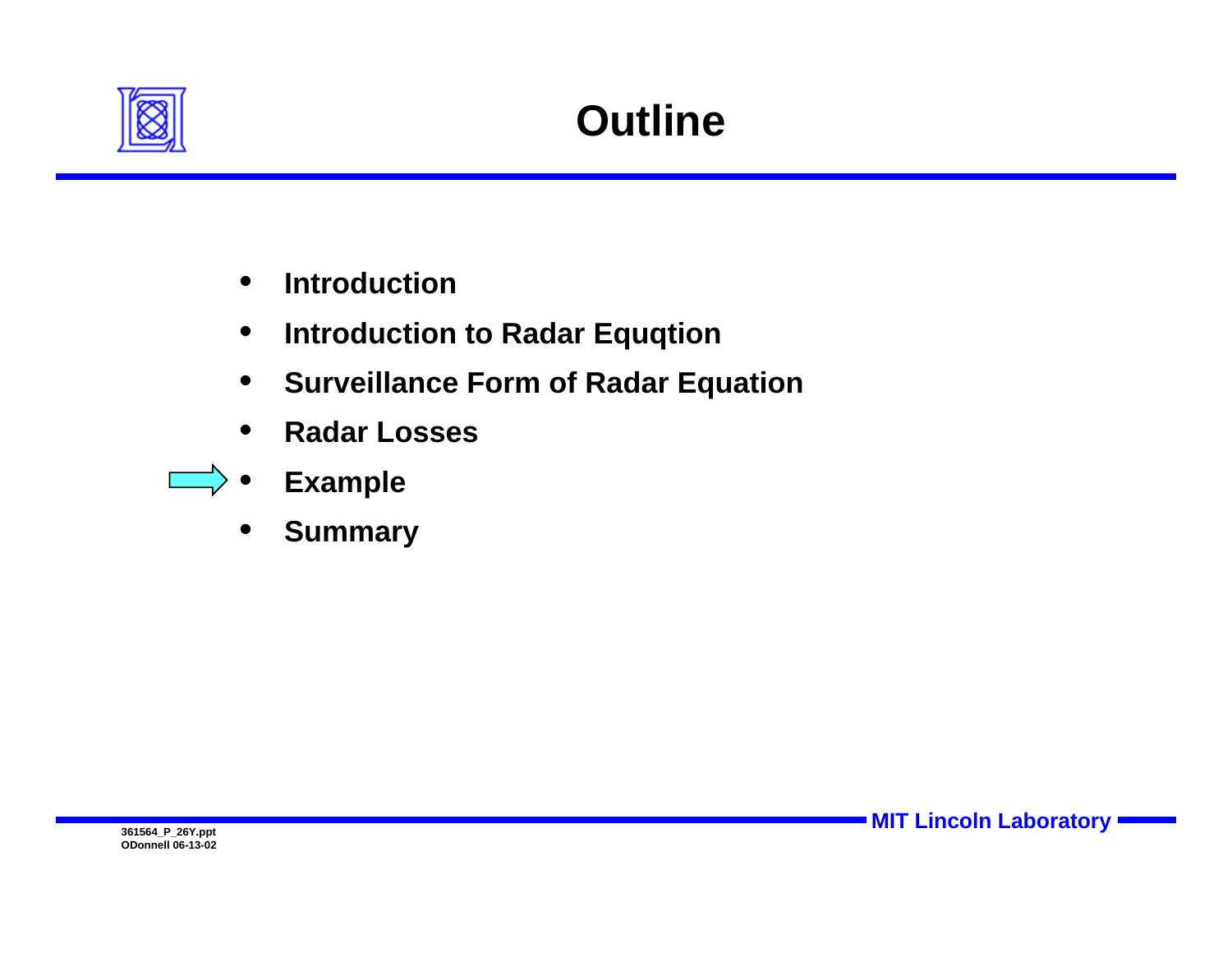

• **Problem : Show that a radar with the parameters listed below, will get a reasonable S / N on an small aircraft at 60 nmi.**

**Radar Parameters**

**Range 60 nmi** Aircraft cross section 1 m<sup>2</sup> Peak Power 1.4 Megawatts **Duty Cycle 0.000525 Pulsewidth .6 microsecondsBandwidth 1.67 MHzFrequency 2800 MHz Antenna Rotation Rare 12.8 RPMPulse Repetition Rate 1200 Hz Antenna Size 4.9 m wide by**

**Azimuth Beamwidth 1.35 o System Noise Temp. 950 o K**

**2.7 m high**

 $\lambda = c / f = .103$  m

 $G = 4 \pi A / \lambda^2 = 15670 \text{ m}^2$ **= 42 dB, (actually 33 dB with beam shaping losses)**

**Number of pulses per beamwidth = 21**

**Assume Losses = 8dB**

**MIT Lincoln Laboratory 361564\_P\_27Y.ppt**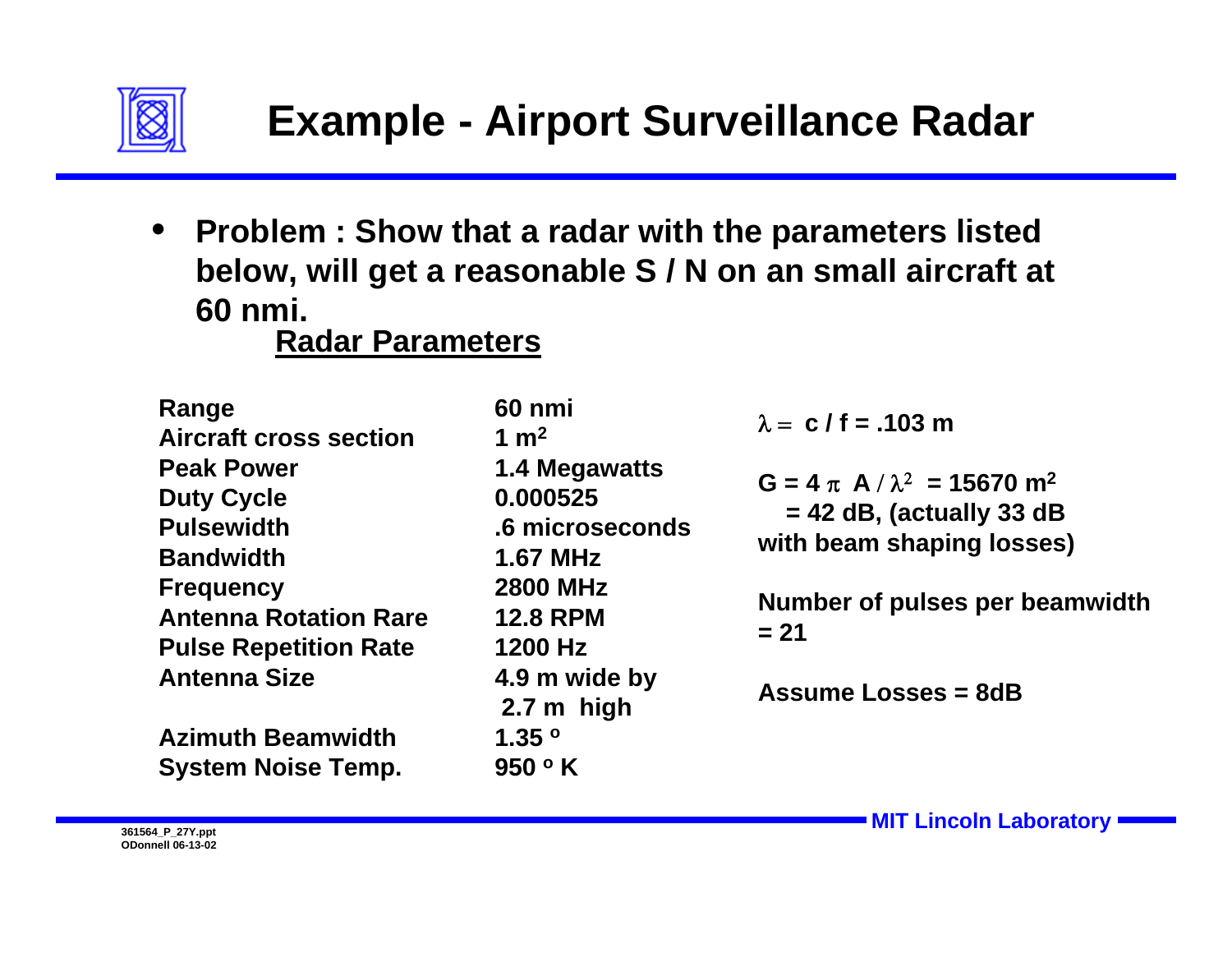



**(1.4 x 106 w )(2000)(2000)(.1m)(.1m)(1m2)**

**(1984** ) **(1.11 X 105 m)4 (1.38 x 10 -23 w / Hz o K) (950 o K ) (6.3) (1.67 x 106 Hz)**

| $5.6 \times 10^{+6+3+3+1}$     | $5.6 \times 10^{+10}$             | $5.6 \times 10^{+10}$                       |
|--------------------------------|-----------------------------------|---------------------------------------------|
| $415 \times 10^{+3+20-23+2+6}$ | $4.15 \times 10^{+2+3+20-23+2+6}$ | $= 1.35 = 1.3$ dB<br>$4.15 \times 10^{+10}$ |

**MIT Lincoln Laboratory 361564\_P\_28Y.ppt S / N = 1.3 dB per pulse (21 pulses integrated) => S / N per dwell = 14.5 dB + 13.2 dB**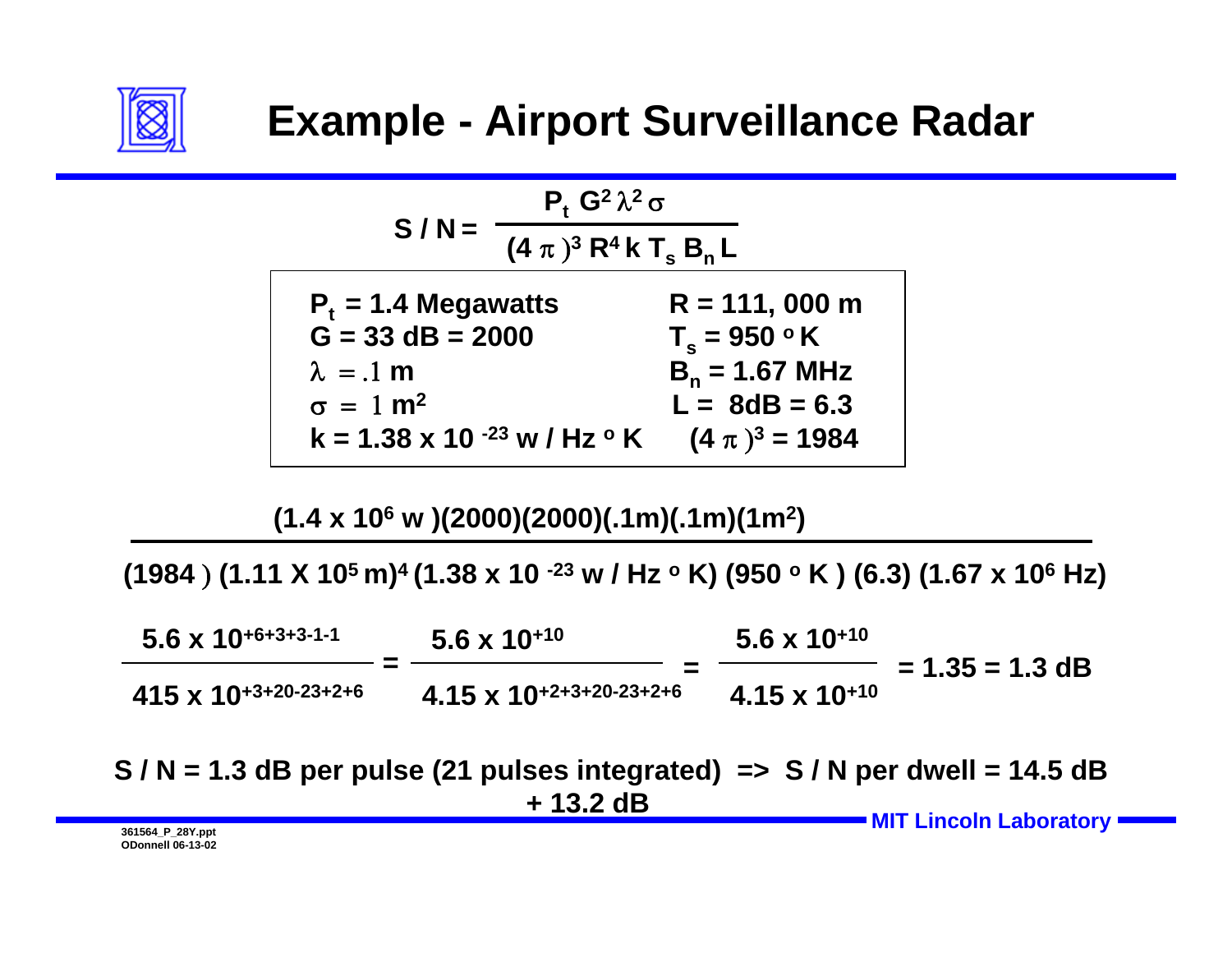

| dB Method              |                                  |                  |          |  |
|------------------------|----------------------------------|------------------|----------|--|
|                        |                                  | $(+)$            | (-)      |  |
| <b>Peak Power</b>      | <b>1.4 MW</b>                    | 61.5             |          |  |
| $($ Gain) <sup>2</sup> | 33 db                            | 66               |          |  |
| (Wavelength) $2$       | .1 <sub>m</sub>                  |                  | 20       |  |
| <b>Cross section</b>   | 1 $m2$                           | $\boldsymbol{0}$ |          |  |
| $(4 \pi)^3$            | 1984                             |                  | 33       |  |
| (Range) $4$            | <b>111 km</b>                    |                  | 201.8    |  |
| $\mathbf k$            | 1.38 x 10 $-23$ w / Hz $\circ$ K | 228.6            |          |  |
| <b>System temp</b>     | 950                              |                  | 29.8     |  |
| <b>Losses</b>          | 8 dB                             |                  | 8        |  |
| <b>Bandwidth</b>       | <b>1.67 MHz</b>                  |                  | 62.2     |  |
|                        |                                  | $+356.1$         | $-354.8$ |  |
|                        |                                  | $+1.3$ dB        |          |  |

**MIT Lincoln Laboratory MIT Lincoln Laboratory S / N = 1.3 dB per pulse (21 pulses integrated) => S / N per dwell = 14.5 dB ( + 13.2 dB)**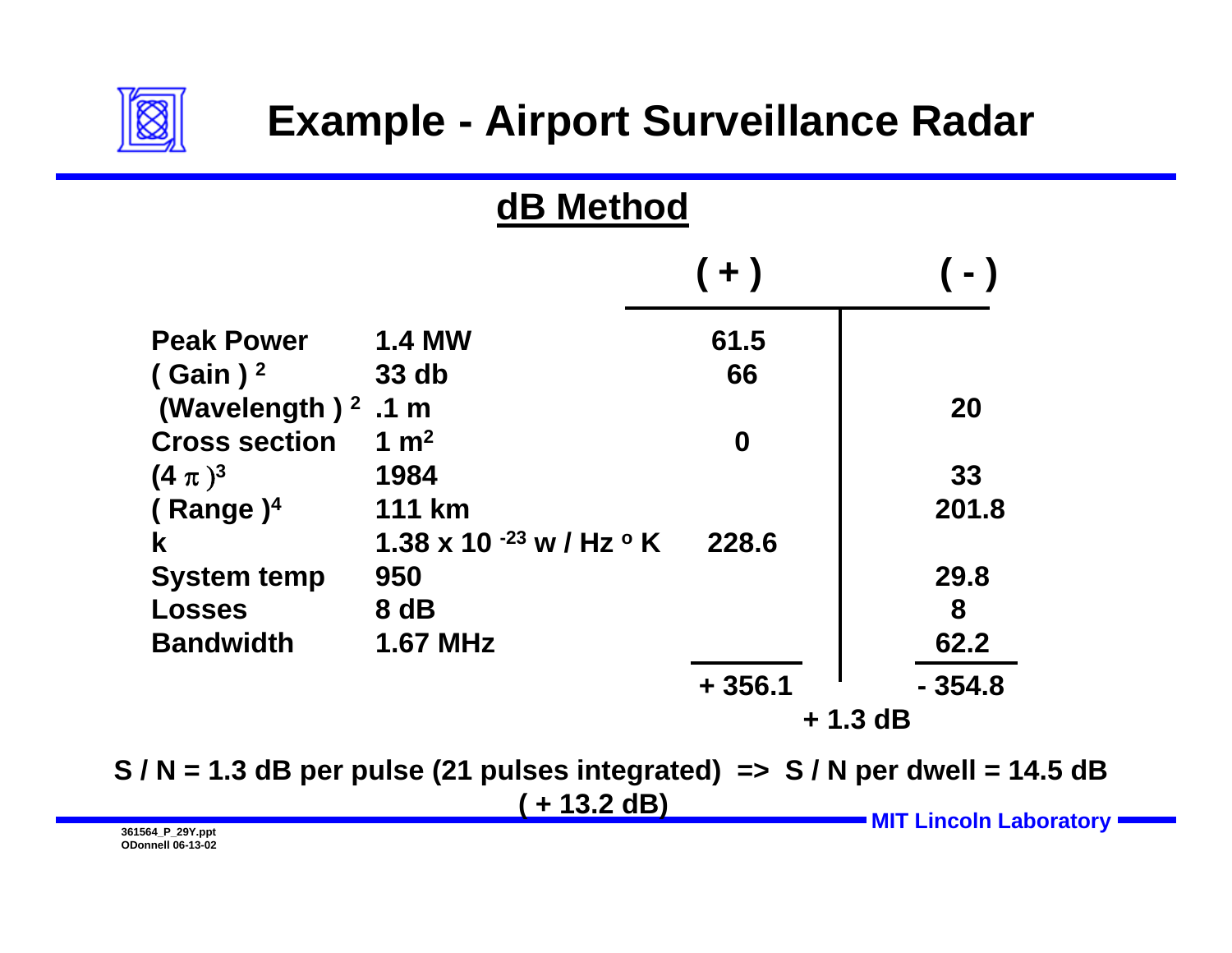

- **Introduction**
- **Introduction to Radar Equqtion**
- **Surveillance Form of Radar Equation**
- **Radar Losses**
- **Example**
- **Summary**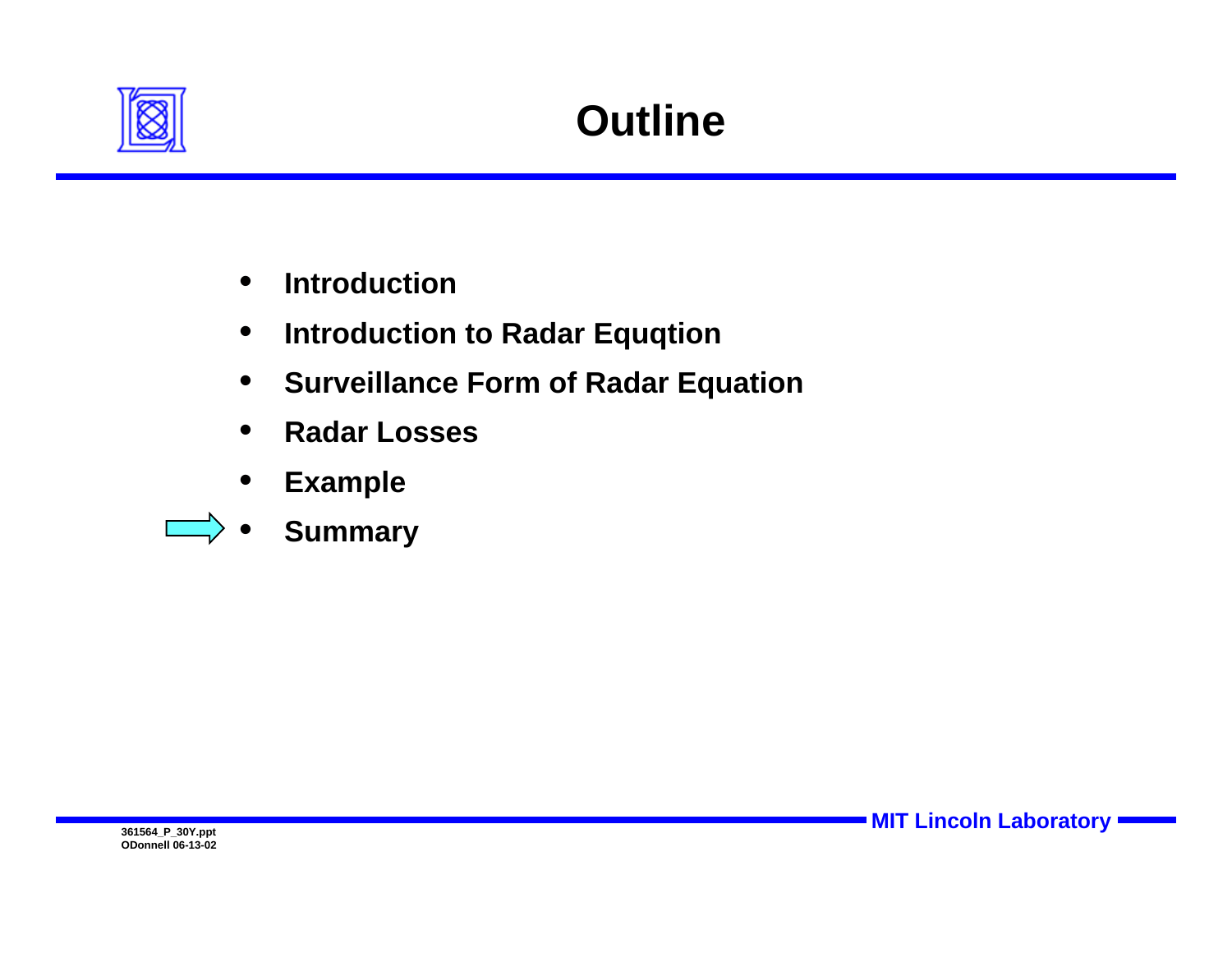

- **The radar equation is simple enough that everybody can learn to use it**
- **The radar equation is complicated enough that anybody can mess it up if you are not careful (see next VG)**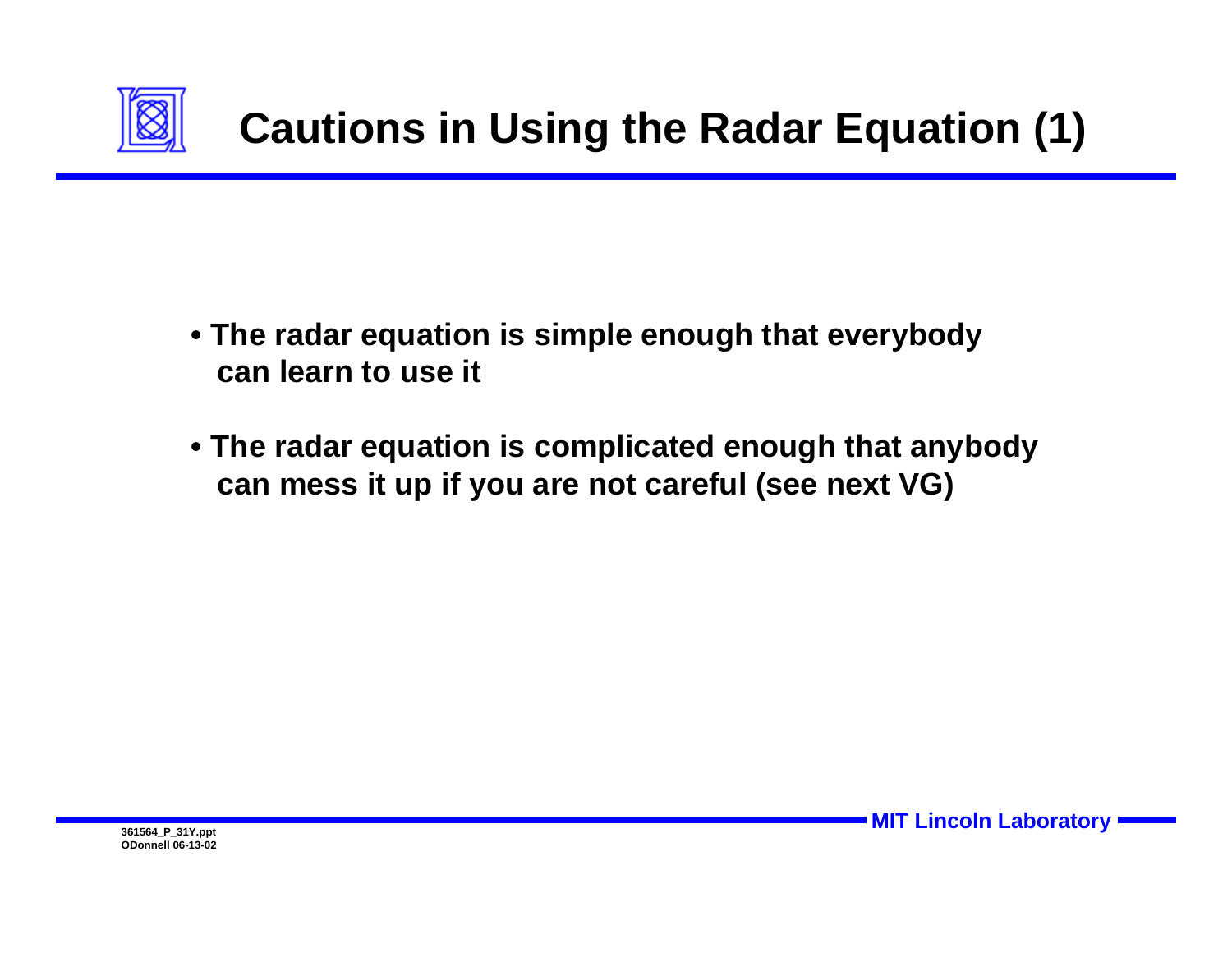

## **Cautions in Using the Radar Equation (2)**



**Take a Candidate Radar Equation**

**Check it Dimensionally**



**=**



- **P is energy/time**
- **- kTs is energy**
- **A and** σ **are distance squared**
- λ**and R are distance**
- **t<sub>t</sub> is time**
- **S/N, L and 4**<sup>π</sup> **are dimensionless**

**Check if Dependencies Make Sense**

- **Increasing Range and S/N make requirements tougher**
- Decreasing  $\sigma$  and t<sub>t</sub> makes requirements tougher
- **Increasing P and A make radar more capable**
- **Decreasing Noise Temp and Loss make radar more capable**
- **Decreasing** λ **makes radar more capable**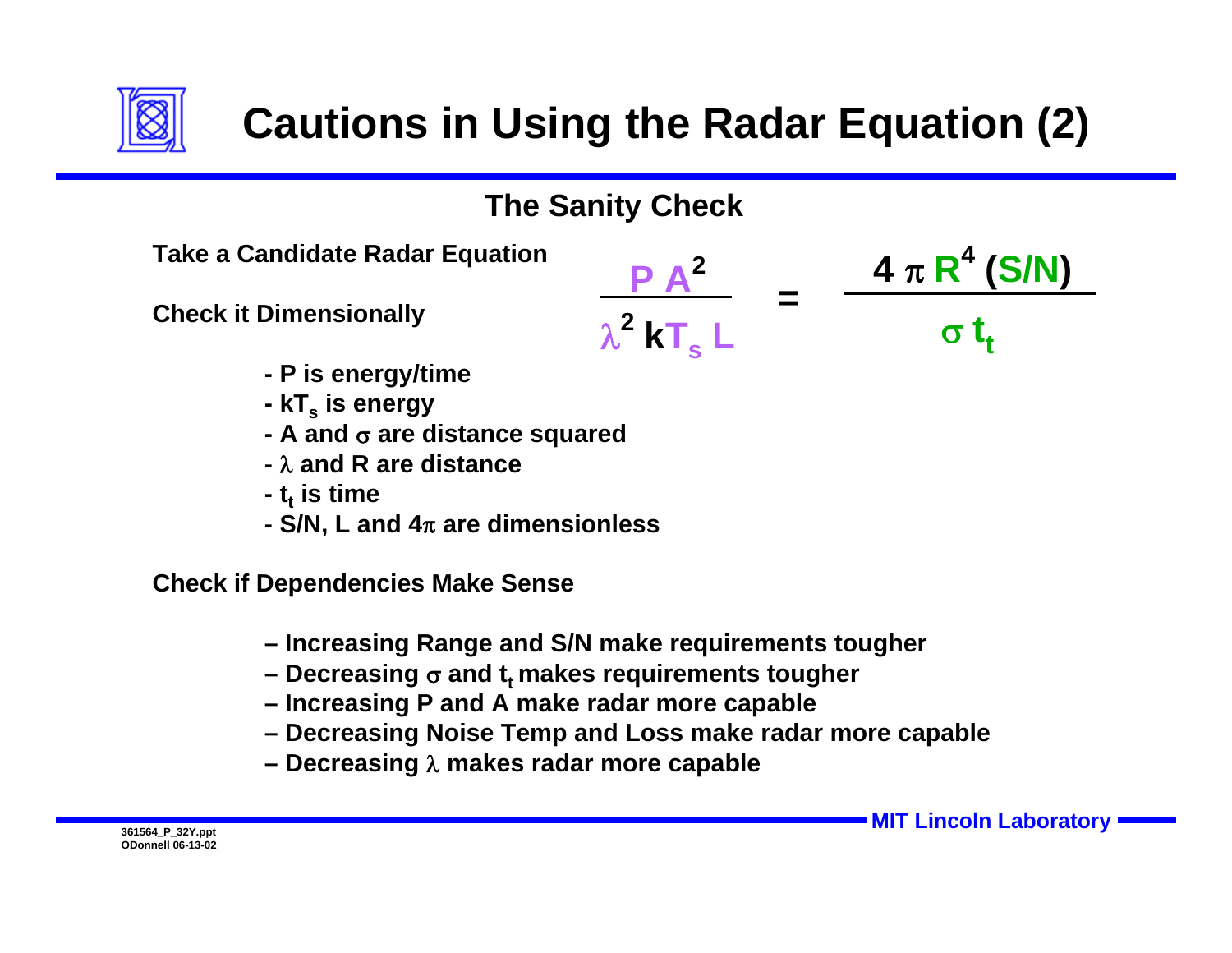

### **Radar Equation and Detection Process**

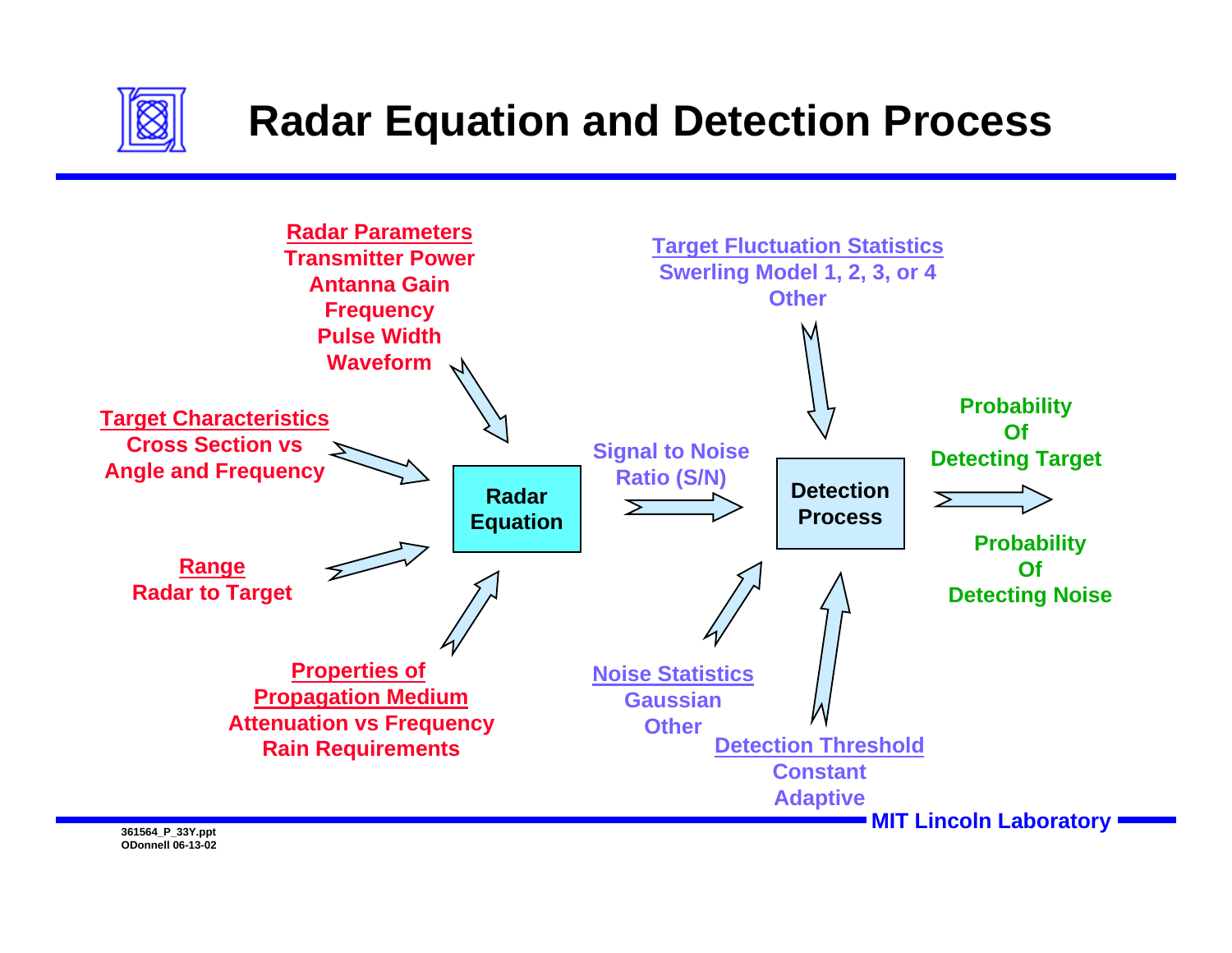

- **The radar equation provides a simple connection between radar performance parameters and radar design parameters**
- **There are different radar equations for different radar functions**
- **Scaling of the radar equation lets you get a feeling for how the radar design might change to accommodate changing requirements**
- **Combination of the radar equation with cost or other constraints permits quick identification of critical radar design issues**
- **Be careful if the radar equation leads to unexpected results**
	- **Do a sanity check**
	- **Look for hidden variables or constraints**
	- **Try to compare parameters with those of a real radar**